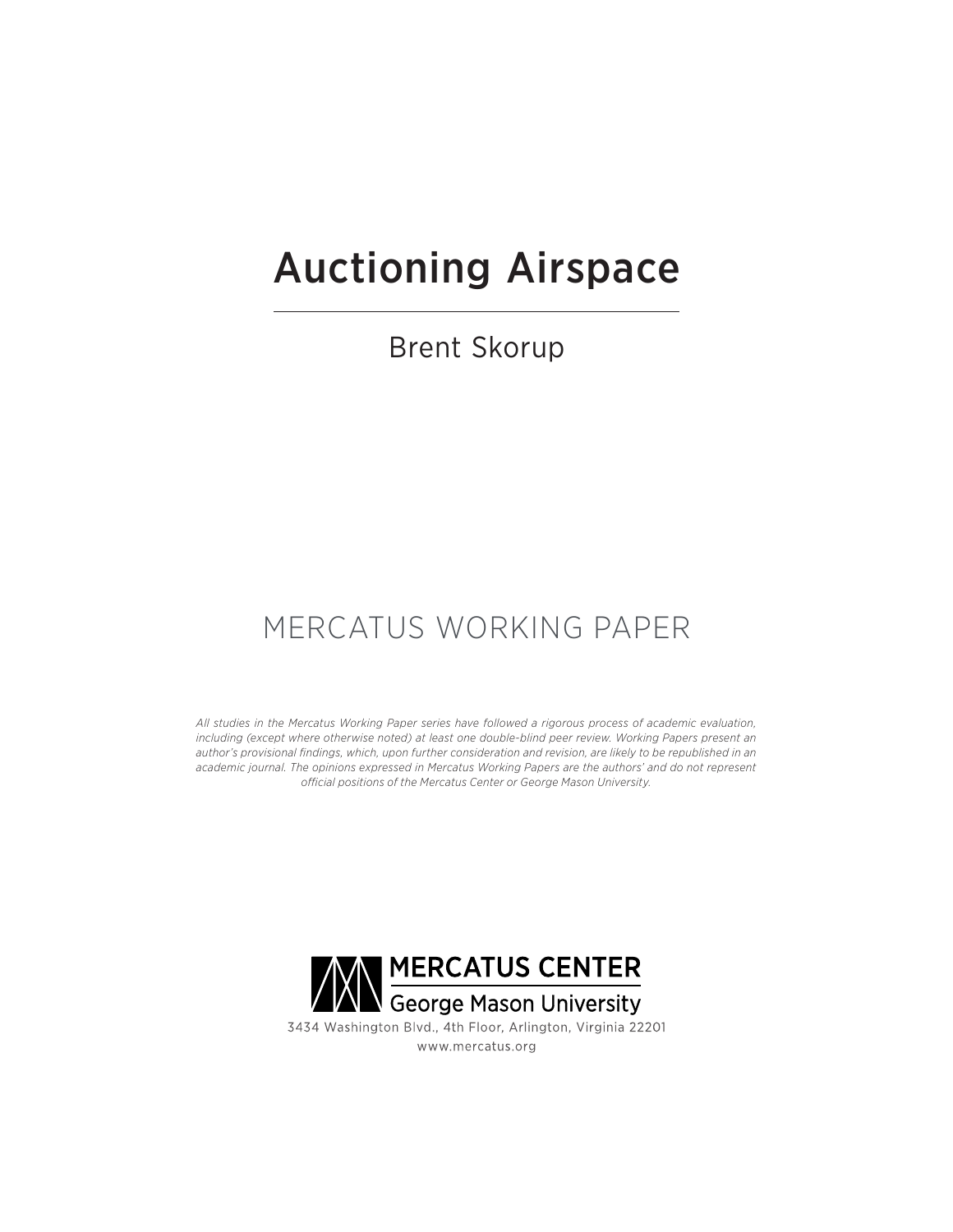*Brent Skorup. "Auctioning Airspace." Mercatus Working Paper, Mercatus Center at George Mason University, Arlington, VA, November 2018.*

# **Abstract**

The commercialization of air taxis and autonomous passenger drones will one day congest urban airspace. Operators expect that, once flights are autonomous and the cost of service falls, hightraffic urban "vertiports" could see hundreds of air taxi takeoffs and landings per hour. Lowaltitude airspace—between 200 feet and 5000 feet above ground level—offers a relatively blank slate to explore new regulatory models for air traffic management and avoid command-andcontrol mistakes made in the past in aviation. Regulators' current proposals would centralize air taxi traffic management into a single system to coordinate air taxi traffic, but this approach likely creates technology lock-in and unduly benefits the initial operators at the expense of later innovators. To facilitate the development of this transportation market, regulators should consider demarcating aerial travel corridors and auctioning exclusive use licenses to operators for use of those corridors, much as regulators auction radio spectrum licenses and offshore wind energy sites. Exclusive rights to routes would allow transfer and sale to more efficient operators and would also give operators the certainty they need to finance the substantial capital investments.

*JEL* codes: K23, L51, L93, L98, Q0, R48

Keywords: VTOL, air taxi, airspace, auction, property, UTM, drone, air transportation, commons, regulation, license, autonomous

# **Author Affiliation and Contact Information**

Brent Skorup Senior Research Fellow Mercatus Center at George Mason University bskorup@mercatus.gmu.edu

# **Acknowledgments**

Thanks to Chris Koopman, Eli Dourado, and the George Mason University economics master's students whose conversation and debate first stimulated this research question. I also thank Adam Thierer, Alex Tabarrok, Tracy Miller, two anonymous peer reviewers, and especially Larry Downes for helpful comments on earlier drafts. All errors are mine.

© 2018 by Brent Skorup and the Mercatus Center at George Mason University

This paper can be accessed at [https://www.mercatus.org/publications/regulation/auctioning](https://www.mercatus.org/publications/regulation/auctioning-airspace) [-airspace](https://www.mercatus.org/publications/regulation/auctioning-airspace)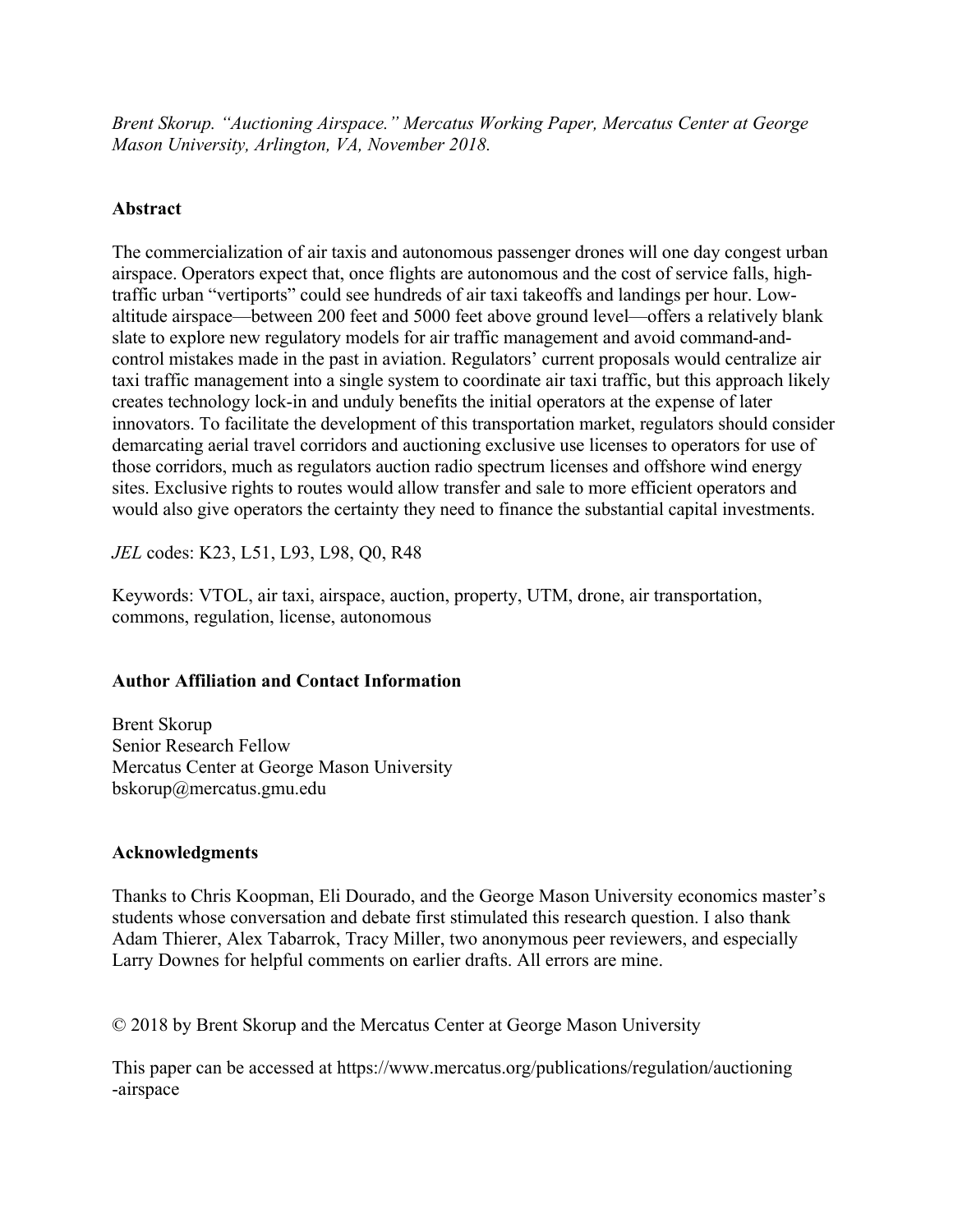# **Auctioning Airspace**

#### Brent Skorup

With advancements in aviation technology, low-altitude airspace presents a vast new resource for automated transportation and delivery services. Vertical takeoff and landing aircraft, also called VTOLs or air taxis, are a new aerial transportation service currently in development. VTOL aircraft and drone companies expect that with computation advancements, autonomous VTOLs will bring down the price of flights and make mass air transit possible. Travelers in the future might routinely fly from downtown Washington, DC, to Dulles International Airport in under 10 minutes, and Chicago families could escape the city heat and shuttle high above Lake Michigan to Indiana dunes and beaches in under 20 minutes. To facilitate the development of this market, the FAA should consider demarcating aerial travel corridors and auctioning exclusive use licenses to VTOL operators for use of those corridors.

Perhaps the primary obstacle to widespread air transit is integration of thousands of VTOL aircraft into regulated federal airspace. The US aviation industry has a commendable safety record, and regulators are cautious. However, the technological shock—the commercialization of air taxis—will create novel urban airspace scarcity and collective action conflicts.<sup>1</sup> When intended uses conflict, how should airspace be allocated? This is an old

 $1$ <sup>1</sup> The overwhelmed US air traffic control system handles about 5,000 aircraft in the sky at a given time. Federal Aviation Administration, *Air Traffic by the Numbers* (last updated Nov. 14, 2017), https://www.faa.gov/air\_traffic /by\_the\_numbers/. VTOLs and drones could plausibly exceed that number in a single city. As a NASA report recently stated, "Given the number and type of UAS operations envisioned, it is clear that the existing Air Traffic Management (ATM) System cannot cost-effectively scale to deliver services for UAS. Further, the nature of most of these operations does not require direct interaction with the ATM System." Federal Aviation Administration, *Unmanned Aircraft Systems (UAS) Traffic Management (UTM) Concept of Operations v1.0* (May 18, 2018), https:// utm.arc.nasa.gov/docs/2018-UTM-ConOps-v1.0.pdf. "If you ask: Can we add thousands of aircraft and control them in the traditional way? The answer is: Absolutely not." Tom Prevot, Dir. of Eng'g, Airspace Sys., "Airspace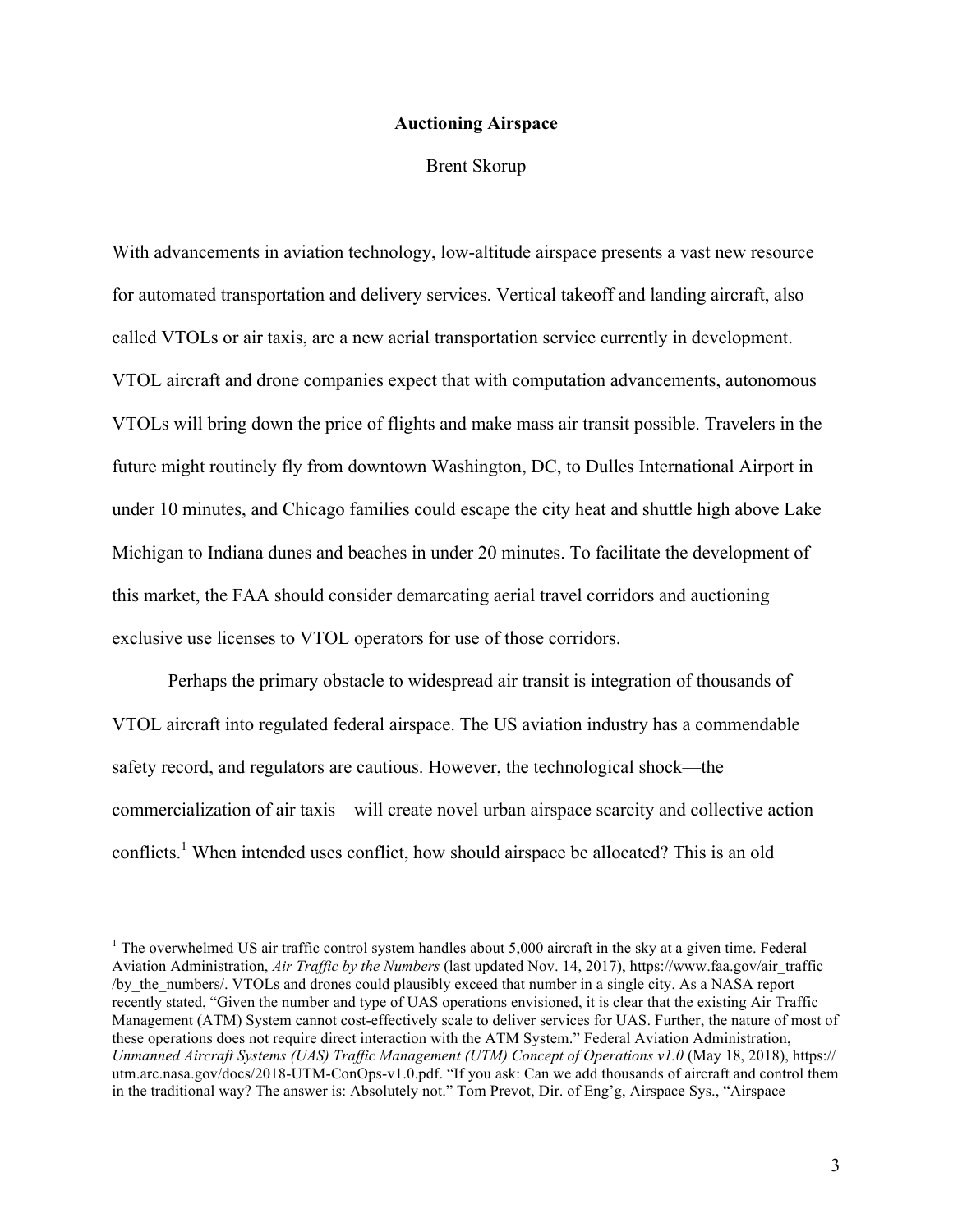problem: the transformation of a common-pool resource in the face of intensive new uses for that resource.<sup>2</sup> Ad hoc regulatory interventions won't suffice, nor will traditional air traffic control, as aviation authorities in the United States appear to be preparing to largely delegate day-to-day low-altitude airspace management of drones and VTOLs to commercial operators.<sup>3</sup>

Private management of low-altitude airspace to accommodate VTOLs is still at a nascent stage. Theorists, regulators, and lawmakers have the daunting task of ascertaining which legal institutions for airspace optimize public use, safety, and benefit.<sup>4</sup> Since a side-by-side comparison of legal institutions for airspace is infeasible at present, this paper looks to property theory and draws from how the government disposes of other public assets to private management.

For traditional aviation, air traffic management is centralized and relies on complex collaboration between airlines, the general aviation industry, air traffic controllers, and regulators. Aircraft routes, payload, slot fees,<sup>5</sup> airport locations, billing, and safe separation between aircraft are all highly regulated components of this interconnected system. Massive economic distortions result from the regulated rationing of airspace and terminal access.<sup>6</sup> Low-altitude airspace (i.e.,

Management at Scale," keynote address at Uber Elevate Summit 2018, May 8, 2018, live stream day 1 part 2 (at 3:55:20 of 5:57:59), https://www.youtube.com/watch?v=rWvQuk0\_xjs.

<sup>2</sup> *See* Richard A. Epstein, *Property Rights and Governance Strategies: How Best to Deal with Land, Water, Intellectual Property, and Spectrum*, 14 COLO. TECH. L.J. 181 (2016).<br><sup>3</sup> *See* Press Release, NASA, NASA Completes Its Latest Drone Traffic Management Flight Campaign (June 8,

<sup>2017),</sup> https://www.nasa.gov/aero/nasa-completes-latest-drone-traffic-management-flight-campaign. <sup>4</sup> Richard Epstein, *The Public Trust Doctrine*, 7 CATO J. 411, 412 (1987). "The task of justification has been to show what general set of legal institutions will advance the welfare of the public at large, when measured against the next best alternative." *See also* RONALD COASE, THE FIRM, THE MARKET, AND THE LAW 154 (1990) (urging theorists to use an opportunity-cost approach "when dealing with questions of economic policy and to compare the total product yielded by alternative social arrangements").<br><sup>5</sup> 49 U.S.C. § 41714 defines "slot" as "a reservation for an instrument flight rule takeoff or landing by an air carrier

of an aircraft in air transportation."

<sup>6</sup> The United States is known internationally for having a costly, inefficient air traffic control system. *Trump Wants to Privatize Air Traffic Control; Canada and Europe Prove It Will Work*, INVESTOR'S BUSINESS DAILY (last updated June 5, 2017), https://www.investors.com/politics/editorials/trumps-plan-to-privatize-air-traffic-control-would -follow-canadas-and-europes-lead/. "The Federal Aviation Administration-run ATC system in the U.S., in contrast, has been a monument to mismanagement and waste." "Slots are a valuable public resource; yet they have been underutilized for decades as a result of a failure to clearly define property rights to slots and to provide appropriate incentives for slots to be used in a manner of greatest benefit to the traveling public." D. J. Gribbin et al., *Toward a*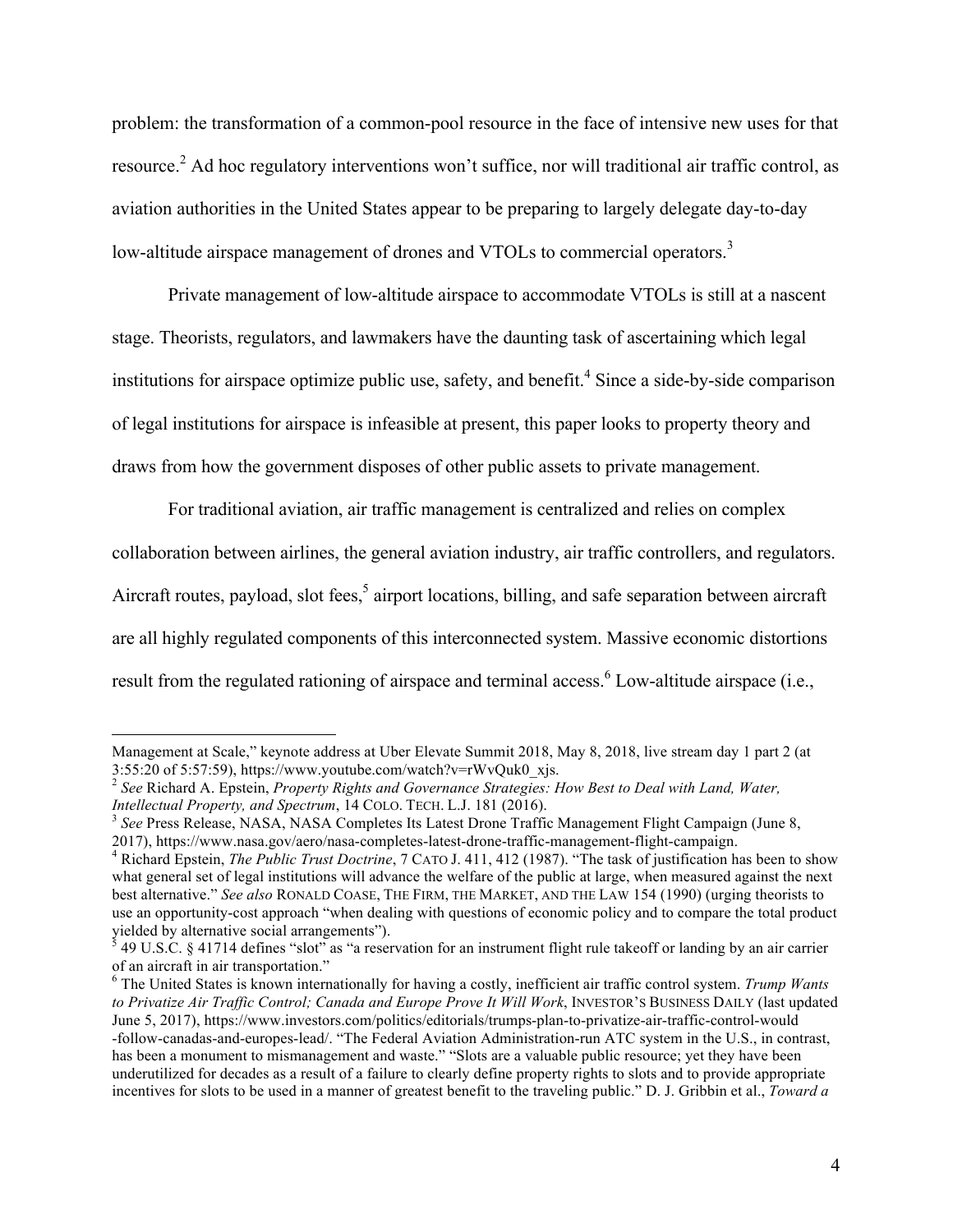200 feet to 5000 feet above ground level) offers a relatively blank slate to explore new models for air transport and to avoid command-and-control mistakes made in the past in aviation.<sup>7</sup>

This paper proceeds as follows: Section I briefly covers the commercial VTOL industry, the history of airspace regulation, and public property theory. Section II describes US regulators' tentative plans for VTOL aircraft management and the "regulated commons" model, which resembles today's air traffic control, whereby routes and terminal access are shared and managed within a single unmanned traffic management (UTM) system or database. Section III describes likely competitive and technical problems with this regulated commons and UTM approach.

Section IV introduces a different idea: that the FAA instead delimit geographic tracts of low-altitude airspace and assign exclusive use licenses to those tracts via auction for a term of years. Flight path, speed, terminal locations, aircraft size, UTM technologies, and pricing choices would largely be delegated to the tract licensees. Finally, Section V explains why this approach, which draws on real-world examples from spectrum auctions and other federal asset markets, may offer more competitive UTMs and dynamic efficiencies for low-altitude air transit. This auction approach also allows aviation regulators to focus less on scientific management of airspace and UTM interoperability and more on aircraft safety, dangerous weather, and inspections.

 $\overline{a}$ 

*More Efficient Use of Airspace*, 76 J. TRANSP. L., LOGISTICS & POL'Y 20, 92 (2009). *See also* Marvin S. Soroos, *The Commons in the Sky: The Radio Spectrum and Geosynchronous Orbit as Issues in Global Policy,* 36 INTERNAT'L ORG. 665, 673–74 (1982) (describing the hoarding of geosynchronous orbital slots assigned via regulation). <sup>7</sup> VTOL use today appears to be contemplated up to 5000 feet. Margaret Brown, *New York Drone Corridor Enables Testing of UAS Platforms and UTM Technologies in Real-World Settings*, NEW AIRSPACE (last updated June 5, 2018), https://thenewairspace.com/2018/06/05/new-york-drone-corridor-enables-testing-of-uas-platforms-and-utm -technologies-in-real-world-settings/. Airspace use below 200 feet raises fraught questions about the property rights of landowners and is outside the purview of this paper. *See* Kevin Gray, *Property in Thin Air*, 50 CAMBRIDGE L.J. 252, 254 (1991) ("Courts are notoriously unwilling to quantify the extent of the airspace which falls within the dominion of the landowner."); Colin Cahoon, *Low Altitude Airspace: A Property Rights No-Man's Land*, 56 J. AIR L. & COM. 157, 191 (1990) ("[C]ourts have yet to adopt a uniform theory of airspace property ownership.").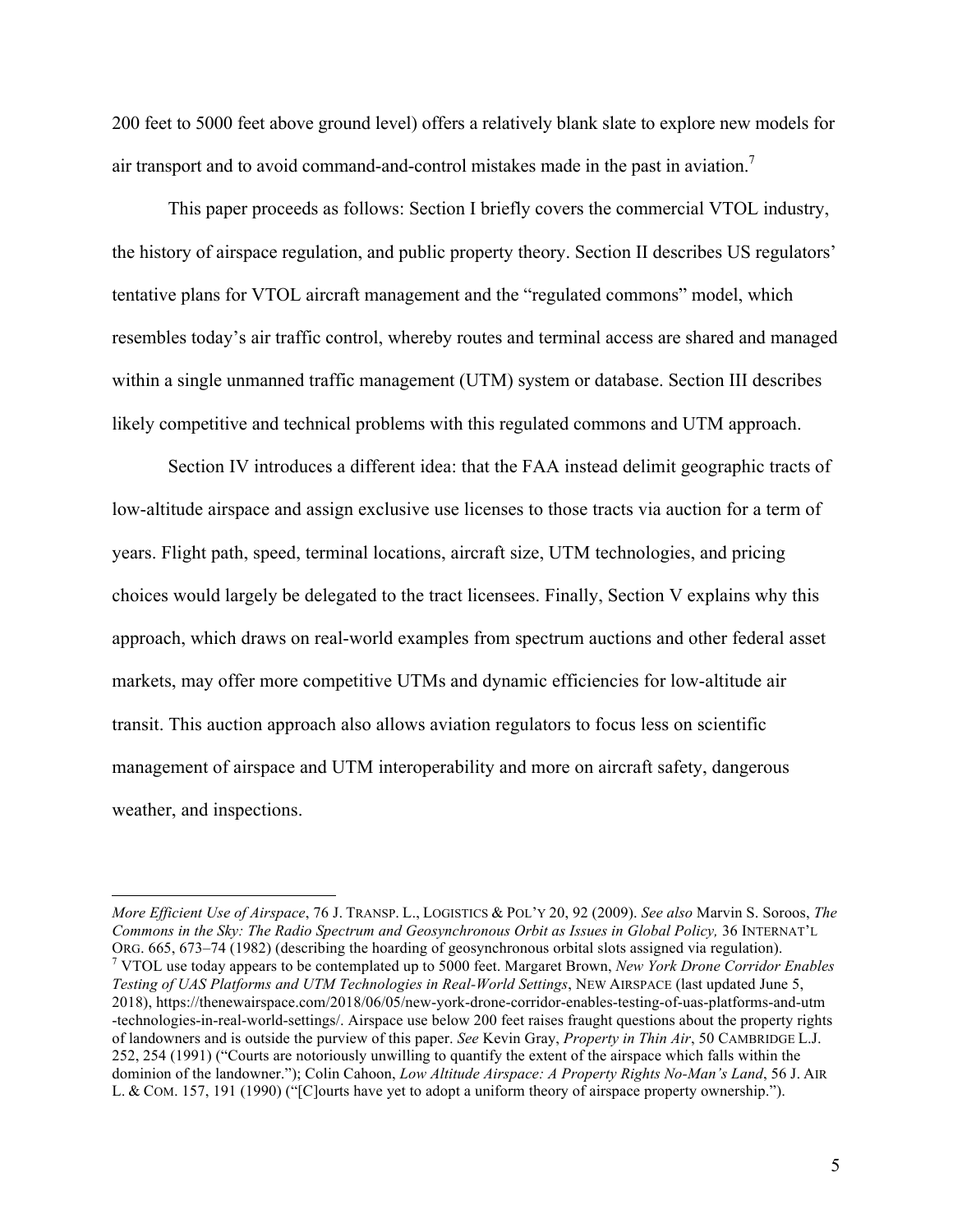This paper assumes that navigable airspace will remain publicly owned and *does not* propose the introduction of fee simple property in this airspace. James Buchanan's work on club goods<sup>8</sup> initiated a rich literature that shuns the private property–public property dichotomy in favor of nuanced analysis of various categories on the "property spectrum."<sup>9</sup> In that vein, this paper analyzes a common category on the spectrum: publicly owned natural resources that are used or processed by private operators for commerce and public benefit.<sup>10</sup> Hopefully this proposal encourages aviation regulators to assess the feasibility of airspace auctions promptly because, as described below, it is very difficult to introduce such market-based assignment later, even after the drawbacks of a regulated commons regime are obvious.

## **I. Background**

Before discussing VTOL traffic management approaches, a description of the VTOL industry, airspace regulation, and underlying property theory is required to familiarize readers with the technology and regulatory tradeoffs.

## *A. VTOL Transportation Industry*

Though designs vary, VTOLs tend to be multi-rotor, one- to six-passenger aircraft that land and take off like helicopters and fly at several hundred feet above the ground. Electric VTOL

<sup>8</sup> James M. Buchanan, *An Economic Theory of Clubs*, 32 ECONOMICA 1, 1 (1965) (noting there is "a whole spectrum of ownership-consumption possibilities, ranging from the purely private or individualized activity on the one hand to purely public or collectivized activity on the other").

<sup>9</sup> *See, e.g.*, Aleksandar D. Slaev & Marcus Collier, *Managing Natural Resources: Coasean Bargaining versus Ostromian Rules of Common Governance*, 85 ENVIRONMENTAL SCI. & POL'Y 47 (2018); ELINOR OSTROM, GOVERNING THE COMMONS: THE EVOLUTION OF INSTITUTIONS FOR COLLECTIVE ACTION (1990).

<sup>&</sup>lt;sup>10</sup> See Vernon L. Smith, *On Divestiture and the Creation of Property Rights in Public Lands*, 2 CATO J. 663 (1982); Walter J. Mead, *Natural Resource Disposal Policy—Oral Auction Versus Sealed Bids*, 7 NAT. RESOURCES J. 194 (1967).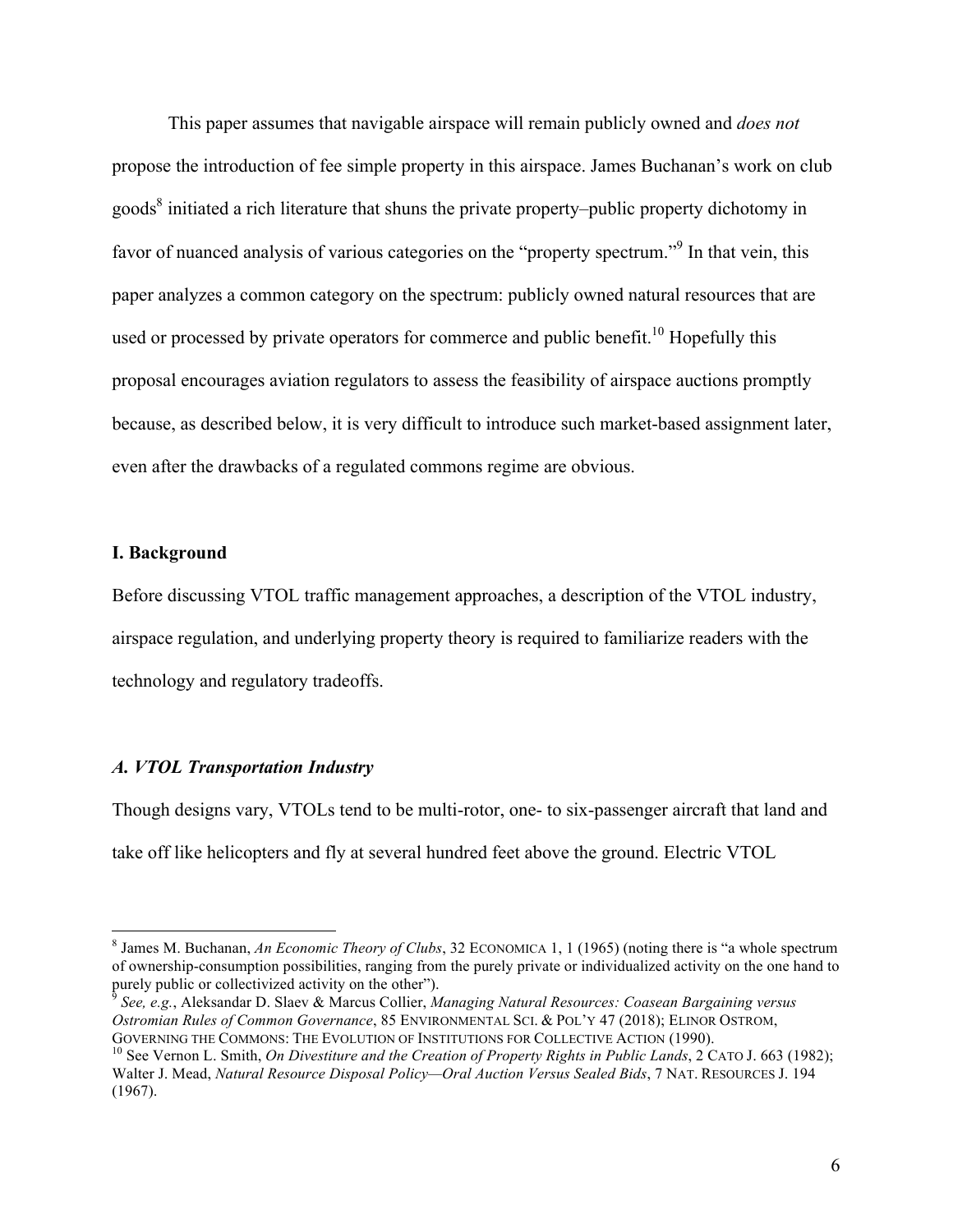companies are designing aircraft for commuter and intrametropolitan transportation, that is, typically a range of 15 to 60 miles.<sup>11</sup> Other companies are designing hybrid (fuel-electric) VTOLs, which will have a range of a few hundred miles and serve intercity routes.<sup>12</sup> VTOLs in urban areas would land at helipads and, one day, "vertiports"—specially designed helipad-like landing structures for VTOL operations.

Improvements in manufacturing, battery technology, sensors, autonomous systems, and networking have spurred a global race to commercialize autonomous air taxi flight, and companies have completed test flights.<sup>13</sup> VTOL companies are planning to test (piloted, at first) VTOL flights in the United States in the next few years and to scale up operations as technology and regulation allow. $14$ 

If regulators allow this form of transportation, and if the costs of flight fall with the introduction of autonomous systems and UTM, the busiest VTOL vertiports would see hundreds of takeoffs and landings per hour.<sup>15</sup> At scale, there will be a need to manage flights landing or taking off every few seconds from each high-traffic vertiport—each VTOL will be expected to

<sup>&</sup>lt;sup>11</sup> *See, e.g.*, Richard Gardner, *The eVTOL Disruption Goes Viral*, SAE INTERNATIONAL (last updated June 5, 2018), https://www.sae.org/news/2018/06/the-evtol-disruption-goes-viral.

<sup>&</sup>lt;sup>12</sup> See, e.g., Talia Avakian, *Flying Taxi Company Wants to Get You From New York City to Boston in 36 Minutes*, TRAVEL + LEISURE (last updated Oct. 2, 2018), https://www.travelandleisure.com/airlines-airports/transcend-air -corporation-flying-taxis; Loz Blain, *Joby's Wild 16-Rotor Convertible Aircraft for Long-Range, High-Speed, Electric VTOL Commuting*, NEW ATLAS (last updated Dec. 1, 2015), https://newatlas.com/joby-s2-tilt-rotor-vtol -multirotor-aircraft-concept/40662/. <sup>13</sup> In early 2018, Chinese drone maker Ehang flew an autonomous VTOL on a 15 kilometer (9.3 mile) route.

Andrew J. Hawkins, *Ehang's Passenger-Carrying Drones Look Insanely Impressive in First Test Flights*, THE VERGE (last updated Feb. 5, 2018), https://www.theverge.com/2018/2/5/16974310/ehang-passenger-carrying-drone -first-test-flight.<br><sup>14</sup> See Emily Chang & Thomas Black, *Boeing CEO Says Air-Taxi Prototype Will Be Ready for Takeoff Next Year*,

BLOOMBERG NEWS (last updated Oct. 3, 2018), https://www.bloomberg.com/news/articles/2018-10-03/boeing-ceo

 $^{15}$  At a 2018 conference devoted to the nascent industry, for instance, Uber representatives estimated, based on Uber trip data, that if prices fall according to their models there is demand for hundreds of thousands of daily air taxi trips and the potential need for 40 vertiports in the Los Angeles area alone. Eric Allison, Head of Aviation, "Scaling uberAIR," Uber Elevate Summit 2018, May 8, 2018, live stream day 1 part 1 (at 59:30 of 3:54:41), https://www .youtube.com/watch?v=hnceMcSnjQ0. "In this 40-node network [in the Los Angeles region], about 80 percent of the nodes require a throughput of about 400 to 800 landings per hour." *Id.* at 59:58.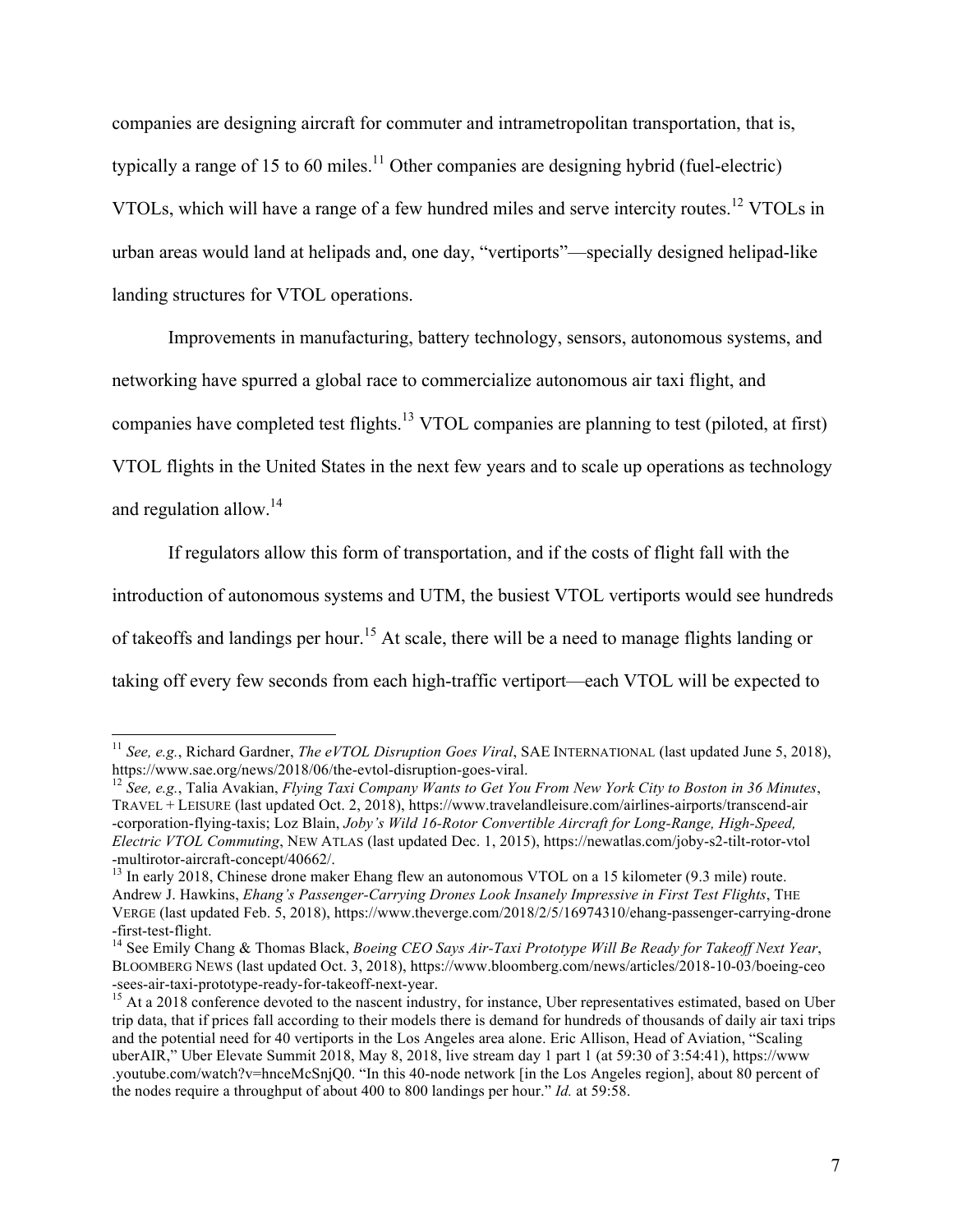be charged, cleaned, and turned over for a new flight in minutes.<sup>16</sup> Many VTOL (and perhaps large drone) operations may depend on these tight turnarounds, and vertiports require substantial investments in terminals, operations, and infrastructure.

The nascent vertical takeoff and landing aircraft industry could stimulate substantial consumer demand for millions of low-altitude passenger flights in the United States annually. Regulators are likely to see several UTM and VTOL operators in urban areas.<sup>17</sup> It's possible to make out the shape of competing business models and use cases—and sources of airspace conflicts. Should urban VTOL corridors be reserved for rapid commuting or for slower freight? Should regular, scheduled flights receive takeoff and landing precedence over episodic, recreational flights? How should landing, takeoff, and maintenance fees be priced? Who funds vertiport creation and upgrades? The answers to these and other questions depend on which institutions regulators choose to use to manage airspace and flight management.<sup>18</sup>

<sup>&</sup>lt;sup>16</sup> "In this 40-node network [in the Los Angeles region], about 80 percent of the nodes require a throughput of about 400 to 800 landings per hour." Eric Allison, *supra* note 15, at 59:58 of 3:54:41.

<sup>&</sup>lt;sup>17</sup> Uber, Amazon, Google, Skyward, Airmap, Thales, Rockwell Collins, and others all anticipate being in the UTM space. Some plan to manage drones, some plan to manage VTOLs, and some plan to manage both types of services. *See* Press Release, NASA, NASA Completes its Latest Drone Traffic Management Flight Campaign (June 8, 2017), https://www.nasa.gov/aero/nasa-completes-latest-drone-traffic-management-flight-campaign. Luke Geiver, *Global Airspace Group Headed to NY for UAS UTM Work*, UAS MAGAZINE, Apr. 7, 2018,

http://www.uasmagazine.com/articles/1842/global-airspace-group-headed-to-ny-for-uas-utm-work. Mike Rees, *Rockwell Collins Demonstrates UAS Command & Control Datalink for NASA UTM*, UNMANNED SYSTEMS NEWS (last updated Apr. 30, 2018), http://www.unmannedsystemstechnology.com/2018/04/rockwell-collins-demonstrates -uas-command-control-datalink-for-nasa-utm/. Bell Helicopter, for instance, plans on deploying "autonomous air taxis" by 2025 in cities. Tiernan Ray, *LiDar! Flying Taxis! Your Brain! The Changing Landscape of CES*, BARRON'S (last updated Jan. 16, 2018), http://www.barrons.com/amp/articles/lidar-flying-taxis-your-brain-the -changing-landscape-of-ces-1516145041. <sup>18</sup> *See* E. Tazewell Ellett & Matthew J. Clark, *Passengers without Pilots*, 45 VBA J. 18, 21 (2018).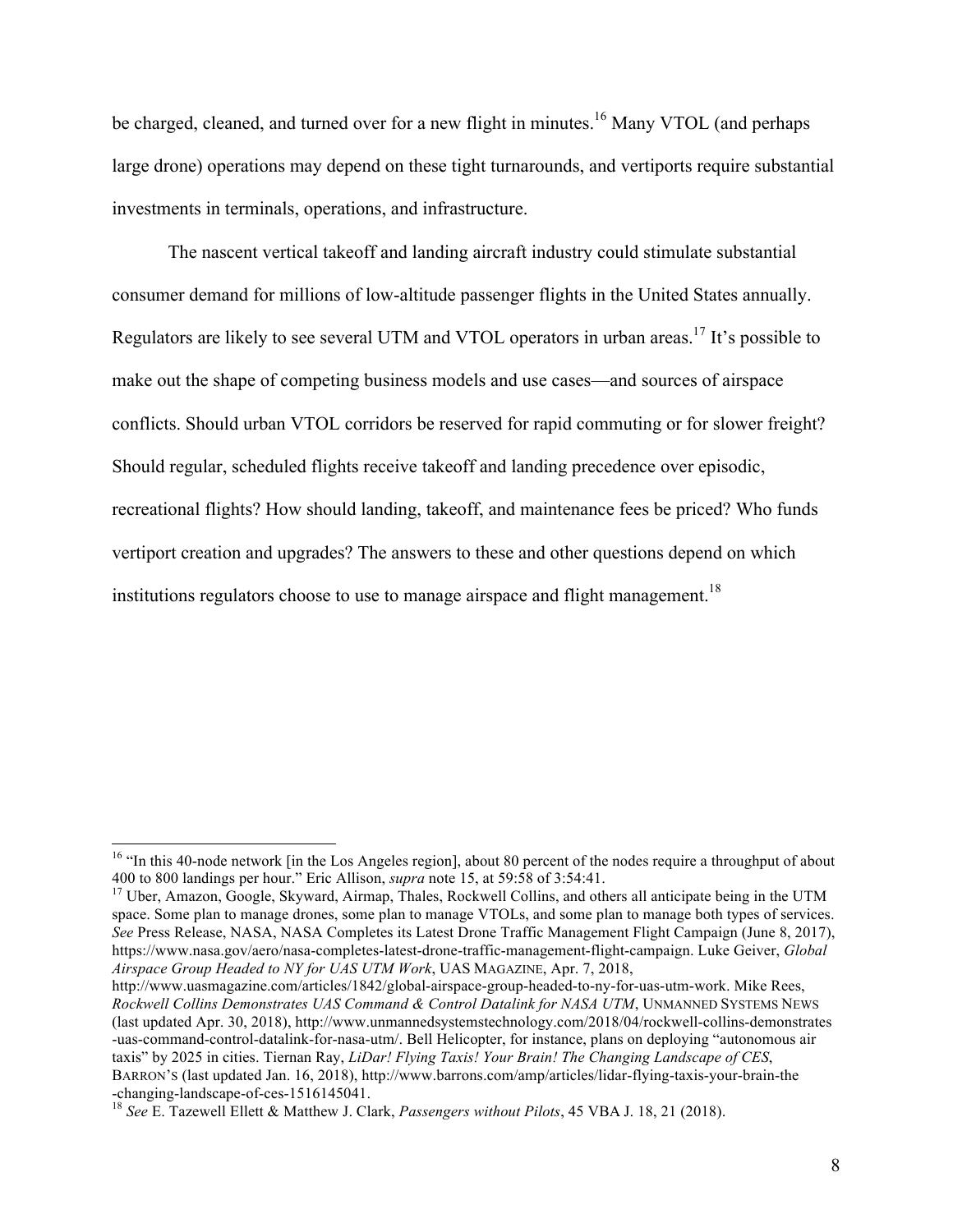# *B. History of Airspace Regulation*

Navigable airspace—which includes the VTOL airspace contemplated here<sup>19</sup>—in the United States is public property, and the federal government regulates access.<sup>20</sup> Some natural resources—like navigable waters, airspace, and beaches—are customarily held in common but, once use increases, require specialized rules from the state, and even state control, to improve productive use.<sup>21</sup> Richard Epstein points out, as an illustration, that by the 18th century heavily trafficked river systems in England had developed elements of state ownership and control, which increased commerce and kept waters navigable.<sup>22</sup> For some resources, particularly with property necessary for extensive transportation networks, government control is necessary to enhance commerce because the holdout problems associated with bargaining with innumerable property owners tend to prove intractable.<sup>23</sup>

As with rivers, airspace developed elements of state control and then formal public ownership once aviation made airspace "navigable." The development of hot-air balloons, zeppelins, and early flying machines put stress on the *ad coelum* doctrine<sup>24</sup>—the historic notion that landowners had title to an indefinite height above their land—and by 1910, common law

<sup>&</sup>lt;sup>19</sup> Navigable airspace "means airspace above the minimum altitudes of flight prescribed by regulations  $\dots$  including airspace needed to ensure safety in the takeoff and landing of aircraft."  $49 \text{ U.S.C.}$  §  $40102(a)(32)$ .

<sup>&</sup>lt;sup>20</sup> Air Pegasus of D.C., Inc. v. United States, 424 F.3d 1206 (Fed. Cir. 2005) (stating "it is well established under federal law that the navigable airspace is public property not subject to private ownership," citing 49 U.S.C. § 40103(a)(2)).

<sup>21</sup> Richard Epstein, *How Spontaneous? How Regulated?: The Evolution of Property Rights Systems*, 100 IOWA L. REV. 2341 (2015). For a discussion of 19th-century doctrines of "inherently public property," see Carol Rose, *The*  Comedy of the Commons: Custom, Commerce, and Inherently Public Property, 53 U. CHI. L. REV. 711 (1986).<br><sup>22</sup> Epstein, *supra* note 21, at 2356–57 (as river traffic grows heavier, "the water system transforms itself from a *commune* to one that has strong elements of government ownership and control"). Epstein, *supra* note 4, at 415 ("It is therefore possible to have a system of public ownership without an extensive government to administer it. The recognition of the public's navigation servitude in the original position ironically serves to *reduce* the size of

government while recognizing the customary public ownership of public goods.").<br><sup>23</sup> Epstein, *supra* note 4, at 415 ("The risk is that the owner of one segment will hold out against all the others, so

that bargaining breakdown will prevent any use of the river at all for navigation."). <sup>24</sup> BERKELEY REYNOLDS DAVIDS, THE LAW OF MOTOR VEHICLES 292 (1911).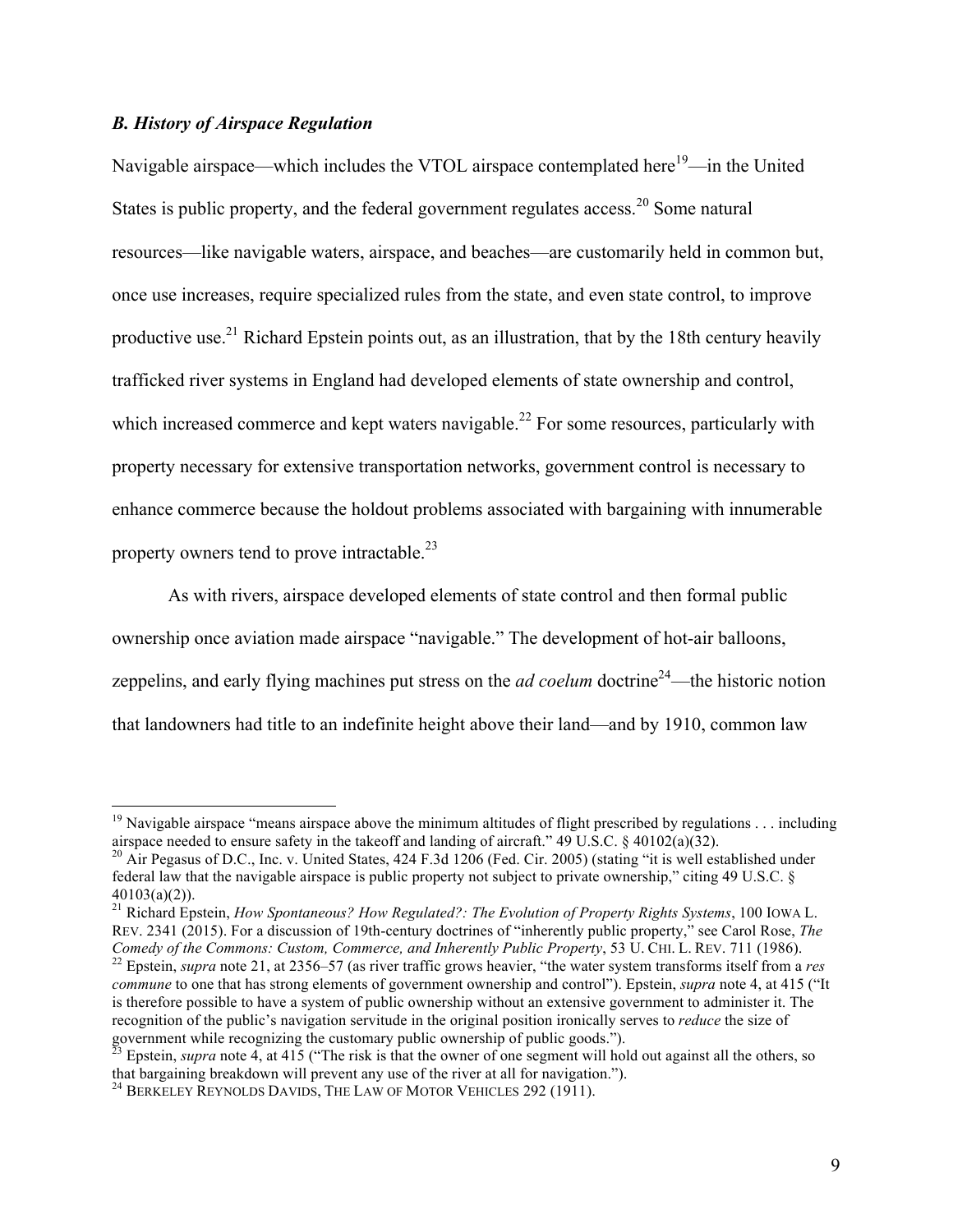courts recognized that airspace was not, strictly speaking, private property.<sup>25</sup> Courts and legislatures found that a navigation servitude was necessary to prevent landowners from excluding flights that harmlessly took place hundreds or thousands of feet above their property.<sup>26</sup> It wasn't a large legal leap, then, when navigable airspace formally became public property.<sup>27</sup>

# *C. Creation of Property Institutions in the Face of Technology Shocks*

To date, low-altitude airspace use is relatively infrequent and highly dependent on norms and relatively simple rules of operation.<sup>28</sup> Episodic use of low-altitude airspace includes helicopter trips for tourists, traffic reports, and hospitals in many urban areas, as well as general aviation flights for recreation and hobbyists. Small, homogeneous groups like these with regular interaction can create enduring, self-governing common-pool resource institutions, especially when uses are light. $^{29}$ 

<sup>25</sup> *See* Arthur K. Kuhn, *The Beginnings of an Aërial Law*, 4 AM. J. INTERNAT'L L. 109 (1910). The Supreme Court later repudiated the *ad coelum* doctrine, stating that it "has no place in the modern world." United States v. Causby, 328 U.S. 256, 261 (1946).

<sup>&</sup>lt;sup>26</sup> DAVIDS, *supra* note 24, at 292 ("The air domain of a proprietor may be utilized by him to any extent, but in so far as he has not appropriated it, it must be deemed to be subject to a servitude of passage by aviators. The case is analogous to that of the highway upon which the public have a right of passage, while the fee remains in the owner of the abutting land.").<br> $^{27}$  *Air Pegasus of D.C., Inc., supra* note 20.

<sup>&</sup>lt;sup>28</sup> This is particularly true for airspace up to 1200 feet above ground level, which is Class G (uncontrolled) airspace in much of the country. *See, e.g.*, Federal Aviation Administration, *Unmanned Aircraft Systems (UAS) Traffic Management (UTM) Concept of Operations v1.0*, *supra* note 1. "ATC has no responsibility to provide separation services in Class G airspace, rather, manned aircraft cooperatively manage their operations based on specified principles of operations." Pia Bergqvist, *The Freedom and Flexibility of Flying VFR*, FLYING MAG, Mar. 28, 2016, https://www.flyingmag.com/flying-vfr-offers-greater-freedom-and-flexibility (discussing the "unstructured nature" of low-altitude visual flight rules. The FAA has "helicopter highway" routes mapped for pilots.). Federal Aviation Administration, *VFR Raster Charts* (last updated Oct. 26, 2018), https://www.faa.gov/air\_traffic/flight\_info/aeronav /digital\_products/vfr/. But "[i]n many places, using these routes is optional. . . ." Joe Pappalardo, *Dallas Flyers Club: What Uber's Flying Taxi Future Feels Like*, POPULAR MECHANICS, May 2, 2018, https://www .popularmechanics.com/flight/a20122610/uber-elevate-flying-taxi-dallas-bell-helicopter/. <sup>29</sup> OSTROM, *supra* note 9, at 58–89.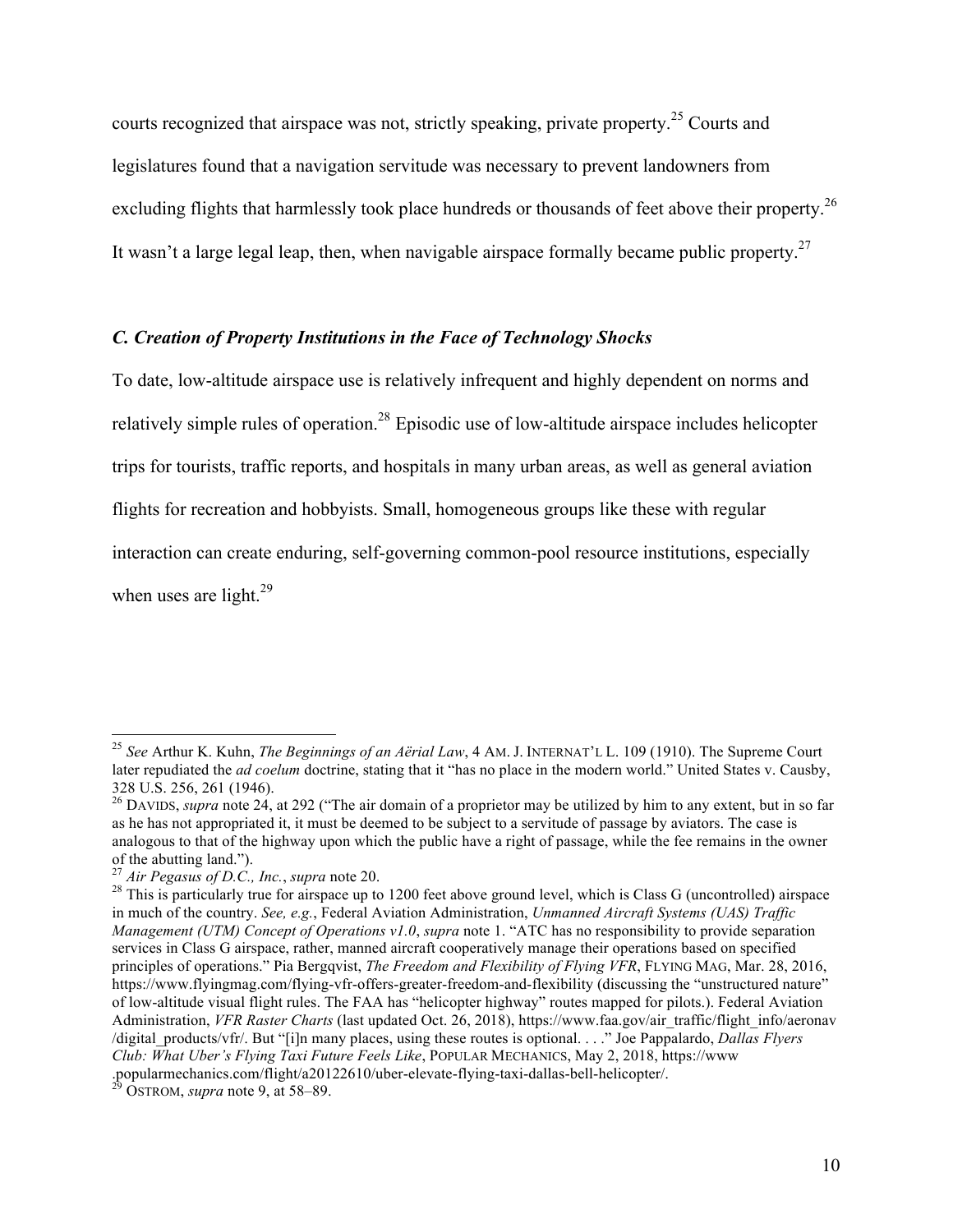Customary arrangements like this, however, are not sustainable in the face of a large demand shock for the resource and the presence of many new claimants.<sup>30</sup> For land and chattels, as Demsetz illustrated, "property rights arise when it becomes economic for those affected by externalities to internalize benefits and costs."<sup>31</sup> Often an exogenous event—like a technology improvement<sup>32</sup> or a new settlement<sup>33</sup>—occurs, and then property institutions emerge to define and parcel out previously common-pool resources. Thus, Native Americans' land in colonial Canada,<sup>34</sup> the Great Plains,<sup>35</sup> and (pre-1926) radio spectrum<sup>36</sup> are resources that were once common-pool resources, but in each case, property rights emerged to coordinate increased use. The transformation from common-pool resource to exclusive use can be costly, but the rise in productivity increases the value of the underlying resource and offsets the costs of defining and enforcing use rights.<sup>37</sup>

Airspace, like spectrum, navigable rivers, certain oil reserves, and timber lands, is a valuable resource managed on behalf of the public by the state. Property institutions cannot

<sup>&</sup>lt;sup>30</sup> Epstein, *supra* note 2, at 181, 188–89 ("And it follows that intense use creates the risk of collision, congestion, confusion, or worse. So eventually somebody says, and everyone recognizes, the need to control the commons."). Libecap similarly notes, "When transaction costs rise due to larger numbers of heterogeneous competitors, perhaps attracted by exogenous forces, such as price increases or technological changes, that raise the value of the asset or that lower the costs of entry, then local, informal arrangements, such as community norms may no longer be effective in combating the wastes of open access." Gary D. Libecap, *State Regulation of Open-Access, Common-Pool Resources, in* HANDBOOK OF NEW INSTITUTIONAL ECONOMICS 547 (Claude Menard & Mary M. Shirley eds., 2008).

 $^{31}$  Harold Demsetz, *Toward a Theory of Property Rights*, 57 AM. ECON. REV. 347, 354 (1967).<br><sup>32</sup> Svetozar Pejovich. *Towards an Economic Theory of the Creation of Property Rights*, 30 REV. SOC. ECON. 309.

<sup>310 (1972).</sup>

<sup>&</sup>lt;sup>33</sup> Terry L. Anderson & P. J. Hill, *The Evolution of Property Rights: A Study of the American West*, 18 J.L. & ECON.<br>163, 170–72 (1975).

<sup>&</sup>lt;sup>34</sup> Native Americans around Quebec divided their hunting land around 1700 because of increased demand for animal

fur. Demsetz, *supra* note 31, at 351–53.<br><sup>35</sup> Cattlemen fenced off the Great Plains as land value increased and the cost of defining property rights decreased<br>from 1860 to 1900. See Anderson & Hill, *supra* note 33, at 16

<sup>&</sup>lt;sup>36</sup> Property rights in radio frequencies developed in the 1920s because of the emergence of broadcast radio. *See, e.g.*, Thomas W. Hazlett, *The Rationality of US Regulation of the Broadcast Spectrum*, 33 J.L. & ECON. 133, 143–44 (1990) ("There existed a very lively market in broadcast properties, sold with frequency rights attached, early in the development of the industry (that is, pre-1927)."). Howard A. Shelanski and Peter W. Huber, *Administrative Creation of Property Rights to Radio Spectrum*, 41 J.L. & ECON. 581 (1998). <sup>37</sup> Demsetz, *supra* note 31, at 354.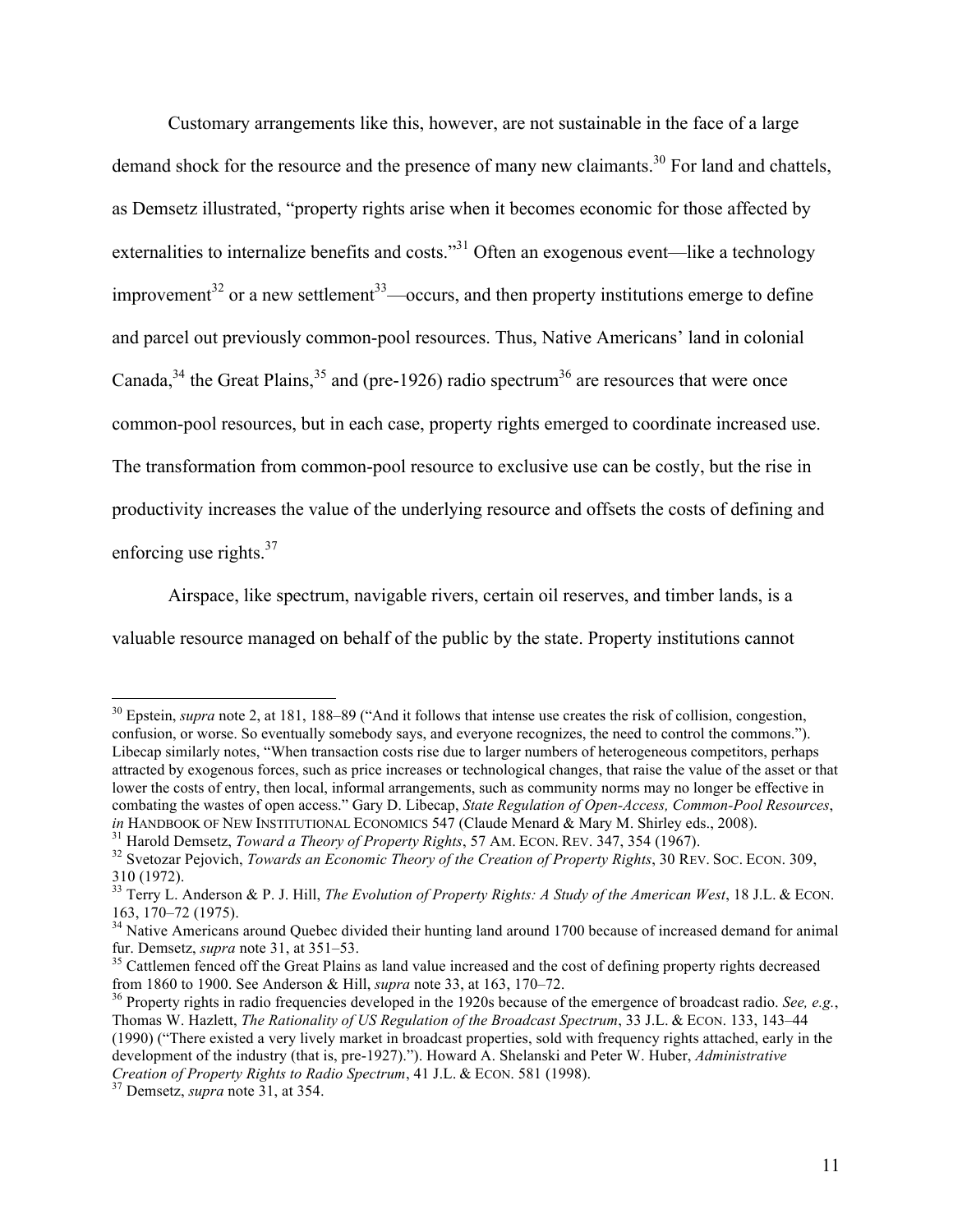develop via custom or natural law for rationing public resources, and the state must introduce property institutions to ensure productive use.<sup>38</sup> There are two basic paradigms for use of publicly owned resources: open access and exclusive use.<sup>39</sup> Publicly controlled resources vary immensely in their character (e.g., taxi medallions, public parks, navigable waters, radio spectrum, game animals), and a resource use paradigm, once selected *de jure*, requires iteration and modification to ensure productive use.<sup>40</sup> Elinor Ostrom's work on resource management made clear that "getting the institutions right" is a "difficult, time-consuming, conflict-invoking process."<sup>41</sup> "The trick" for the state, Epstein notes, "is to pick the right initial point to reduce the stress on making these further adjustments."<sup>42</sup>

# **II. Airspace as a Regulated Commons**

It is common, as explained below, for the government to de-conflict a valuable public resource by auctioning exclusive geographic assignments. An alternative way to ration and de-conflict a federally controlled resource is for the government to try to preserve a semblance of open access. To prevent a tragedy of the commons,<sup>43</sup> rationing and de-confliction is achieved via regulation of equipment, technologies, and business models—a regulated commons.

 $38$  Epstein, *supra* note 21, at 2341, 2356–57 (as river traffic grows heavier, "the water system transforms itself from a *res commune* to one that has strong elements of government ownership and control.").

<sup>&</sup>lt;sup>39</sup> Richard Epstein, *Property Rights in Water, Spectrum, and Minerals*, 86 U. COLO. L. REV. 389, 392 (2015).<br><sup>40</sup> *Id.*<br><sup>41</sup> Ostrom, *supra* note 9, at 14.<br><sup>42</sup> Epstein, *supra* note 39.<br><sup>43</sup> See Garrett Hardin, *The Tr*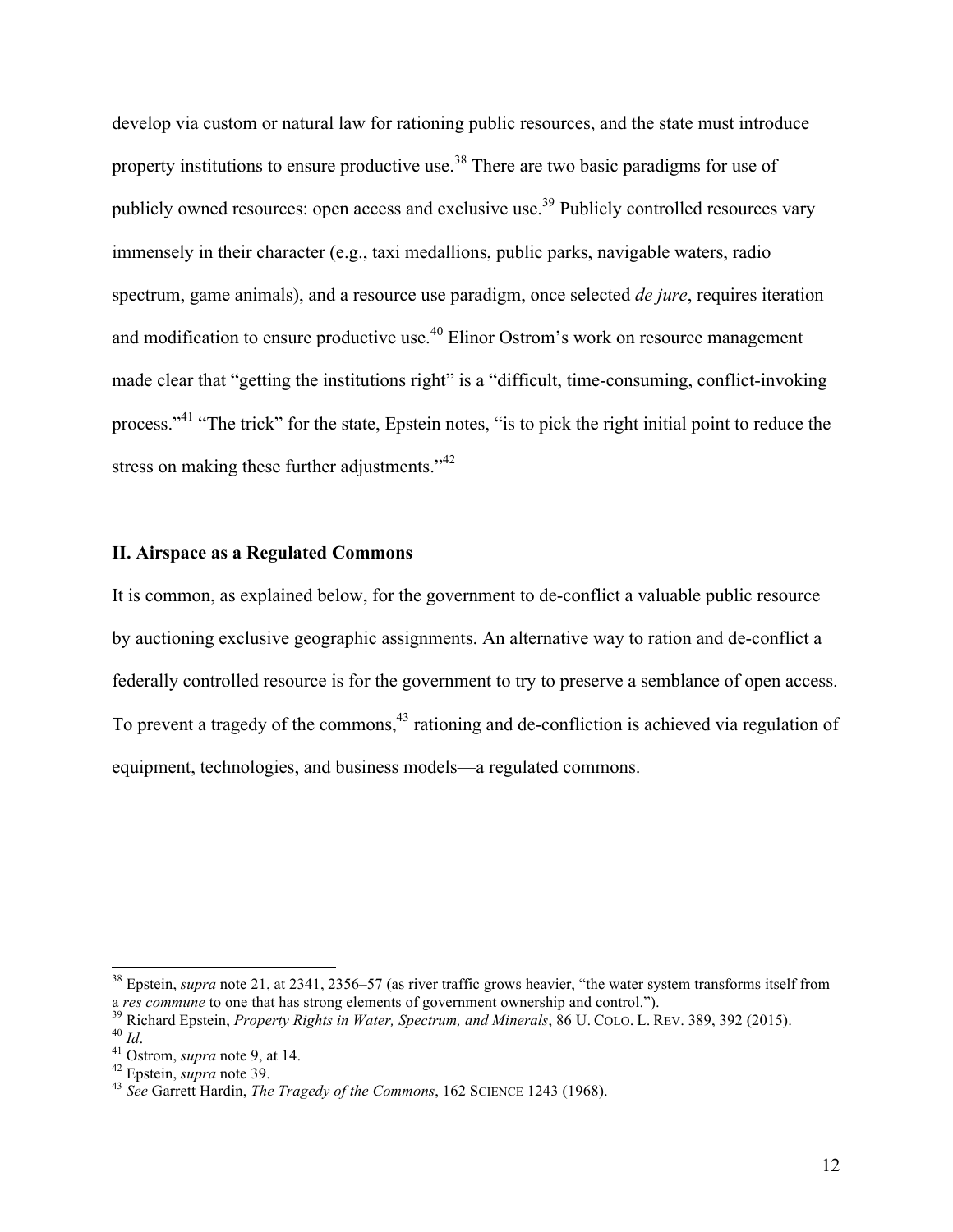This regulated commons model is currently being explored in the United States.<sup>44</sup> A regulated commons regime is seen in certain bands of spectrum<sup>45</sup> and for traditional aviation. A central administrator, which can be public or private, assigns access to the resource, often in response to real-time demands. Regulators envision that VTOL (and drone) airspace management should resemble traditional airspace management in several key ways. Namely, there will be a single UTM system (or a few systems that interoperate on regulated terms).<sup>46</sup> Routes and vertiports, as with the commercial airline industry, will not be exclusive; they will be shared regularly every day.<sup>47</sup>

With a regulated commons model, airspace and terminal management and de-confliction would take place, as with traditional air transportation, on an interfirm basis. As NASA has said, "[UTM] is a community-based traffic management system, where . . . [o]perators share their flight intent with each other and coordinate to de-conflict and safely separate trajectories."<sup>48</sup>

In this scenario, VTOL and drone operators will input prospective flights into the UTM system, and regulator-approved UTM system operators will use inputted data in real time to share the skies and schedule VTOL flights.<sup>49</sup> Experts anticipate that, with this model, because

<sup>44</sup> *See* Federal Aviation Administration, *Unmanned Aircraft Systems (UAS) Traffic Management (UTM) Concept of Operations v1.0, supra* note 1. The NASA UTM plans focus on management of drone operations, but experts expect that UTM will incorporate VTOLs as the industry develops. See Ellett & Clark, *supra* note 18, at 18, 21.

<sup>&</sup>lt;sup>45</sup> In many ways, the regulated commons approach for VTOL resembles the "spectrum commons" movement that was in vogue over a decade ago. *See, e.g.*, LAWRENCE LESSIG, THE FUTURE OF IDEAS 76 (2002). The regulated sharing of valuable "unlicensed" spectrum appears to have stalled because of the difficulty and inefficiency, anticipated by scholars like Jerry Brito and Thomas Hazlett. Jerry Brito, *The Spectrum Commons in Theory and Practice*, 2007 STAN. TECH. L. REV. 1 (2007); Thomas W. Hazlett, *The Wireless Craze, The Unlimited Bandwidth Myth, The Spectrum Auction Faux Pas, and the Punchline to Ronald Coase's "Big Joke": An Essay on Airwave* 

*Allocation Policy*, 14 HARV. J.L. & TECH. 335 (2001).<br><sup>46</sup> Federal Aviation Administration, *Unmanned Aircraft Systems (UAS) Traffic Management (UTM) Concept of Operations v1.0*, *supra* note 1, at 4 ("The term 'UTM' refers to a set of federated services and an all-encompassing framework for managing multiple UAS operations.").<br> $^{47}$  *Id.* at 12.<br> $^{48}$  *Id.* at 4–5.

<sup>&</sup>lt;sup>49</sup> One possibility is that low-altitude airspace is "parcel-ized" by private UTM systems. For instance, Thales, a major ATC and prospective UTM provider, proposes to have segregated altitudes for directional drone corridors. Todd Donovan, Thales, "UTM – Thales Perspective," presented at Eurocontrol conference, Apr. 7, 2017,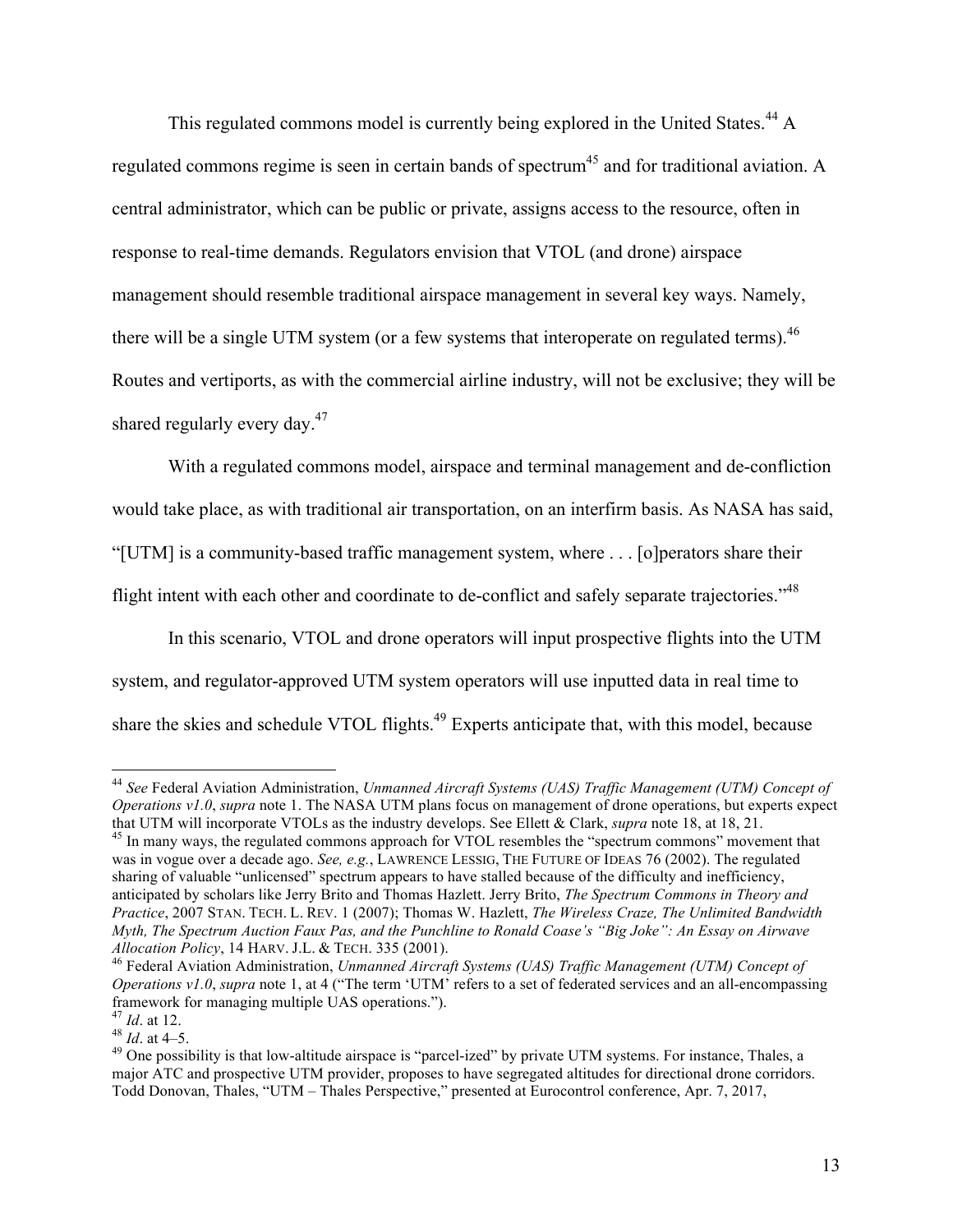interfirm sharing of the airspace is required, VTOLs and drones will need mandated and interoperable technologies like reliance on detect-and-avoid capabilities, satellite-based navigation, airborne radar, or ground-based radar.<sup>50</sup>

#### **III. Problems with a Regulated Commons**

This regulated commons regime—withholding geographic exclusivity and outsourcing management of VTOL (and drone) traffic management to a single UTM system—has foreseeable challenges.

#### *A. Overregulation and Underutilization of Airspace*

 $\overline{a}$ 

The primary problem with the regulated commons approach is that if innovators deliver on their promise of mass air taxi service, then the planned UTM system will not be able to handle the traffic. As NASA points out in one of its UTM reports,<sup>51</sup> its regulated commons approach may suffice with modest levels of low-altitude air traffic. "In airspace with *moderate airspace demand*, equitable access is achieved through Operator collaboration, efficient airspace design, and FAA rules." However, the report adds, "If demand for a volume of airspace becomes too great to maintain safety of flight, or support all types of operations, the FAA may be required to provide demand management of access, but only for that purpose."

https://www.eurocontrol.int/sites/default/files/events/presentation/session5.5-thales-utm-a-perspective.pdf. Uber has proposed a similar "dynamic skylane network" for VTOL traffic. Dynamic skylane networks are virtual lanes in the sky that are dynamically adjusted. These can be monitored to measure conformance within the lane. Prevot, *supra*  note 1, at 3:56:30 of 5:57:59. The difference with the earlier auction and exclusive use proposal is that there would be interfirm sharing of the dynamic skylane parcels.

<sup>&</sup>lt;sup>50</sup> RUTH MILKMAN, RETHINKING INSTITUTIONS OF SPECTRUM MANAGEMENT 14 (Aspen Institute Roundtable on Spectrum Policy 2018), https://assets.aspeninstitute.org/content/uploads/2018/05/2018-Spectrum-AIRS-TEXT.REV\_.pdf. <sup>51</sup> Federal Aviation Administration, *Unmanned Aircraft Systems (UAS) Traffic Management (UTM) Concept of* 

*Operations v1.0*, *supra* note 1, at 4. Emphasis added.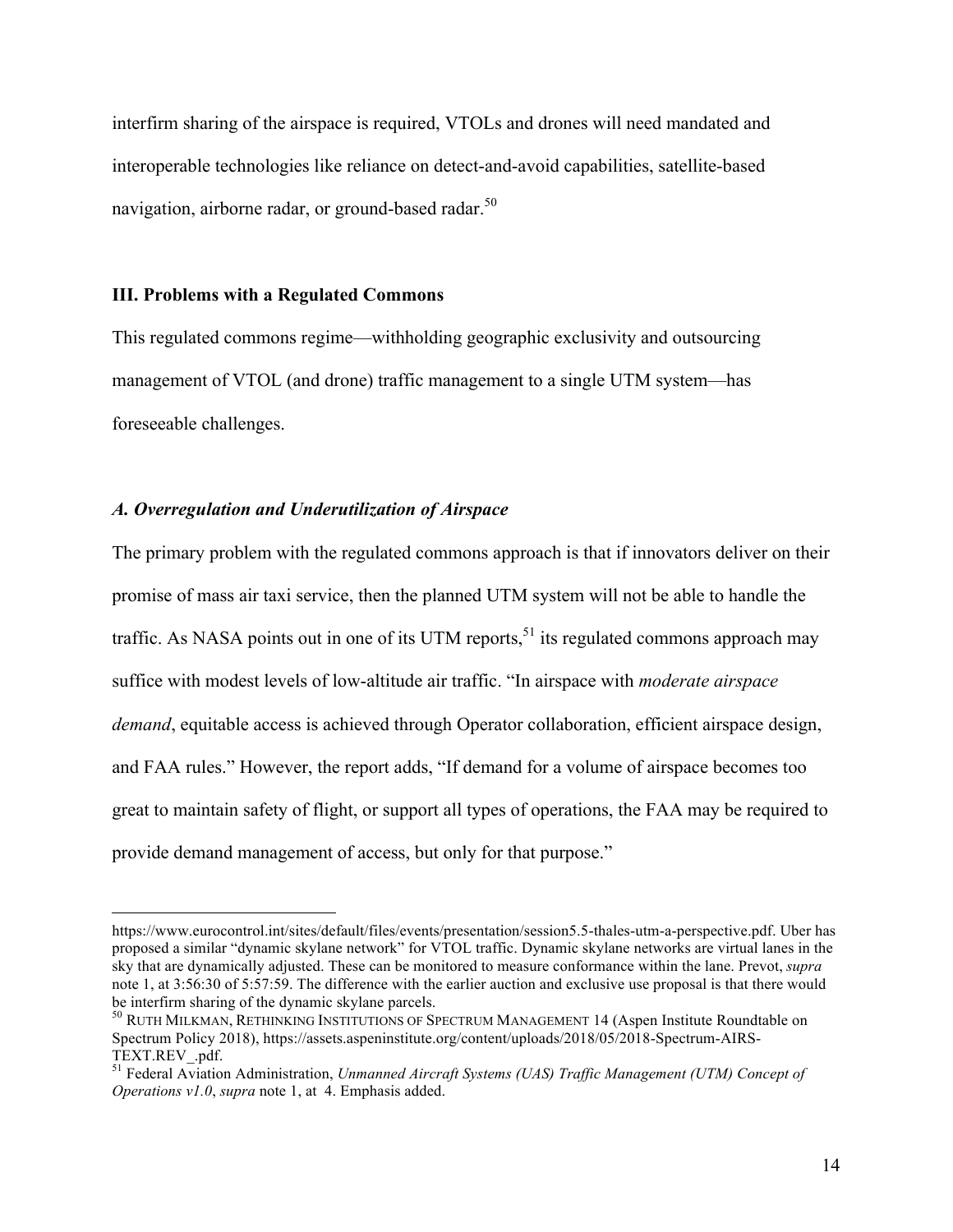The latter sentence raises alarm bells because, should the industry develop into a mass market, regulators will be forced to regularly referee competition for the most valuable airspace. Recall that companies are anticipating that many VTOL vertiports will be serving hundreds of landings per hour.<sup>52</sup> The nature of transportation networks (which tend to cluster into a hierarchy of congested hubs),<sup>53</sup> the "lumpy" nature of urban travel (with peaks during commutes and special events), and the inevitability of bad weather (which requires rescheduling) mean that under the current UTM plans, regulators will regularly be "providing demand management for airspace access" for valuable urban aerial corridors.

In spectrum<sup>54</sup> and aviation policy, a regulated commons with a private administrator

requires intensive certification regulations and often suffers from the same problems as

command-and-control, including economic distortions brought about by the endless refereeing of

commercial disputes.<sup>55</sup> This need to intervene, to set ad hoc rules, and to proscribe certain

business models in a regulated commons can create endemic underuse of the resource.<sup>56</sup> Even if

<sup>&</sup>lt;sup>52</sup> "In this 40-node network [in the Los Angeles region], about 80 percent of the nodes require a throughput of about 400 to 800 landings per hour." Allison, *supra* note 15.

 $^{53}$  Liang Zhao et al., *Onset of Traffic Congestion in Complex Networks*, 71 PHYSICAL REV. 1, 1 (2005).<br><sup>54</sup> Where the regulators have a regulated commons for spectrum resources, they create very strict limits in order prevent overuse or congestion. See, for instance, power limits and equipment rules on Part 15 and "unlicensed" devices. Thomas W. Hazlett, *Spectrum Tragedies*, 22 YALE J. ON REG. 242, 262 (2005). As Jerry Brito has noted, "If government is to assure that technologies are 'properly certified' it must first establish what is proper certification. It will do this using the tools at its disposal—though a political regulatory process and without the benefit of the dynamic feedback a market could provide." Brito, *supra* note 45, at 7–8. *See also* Thomas W. Hazlett & Brent Skorup, *Tragedy of the Regulatory Commons: LightSquared and the Missing Spectrum Rights*, 13 DUKE L. & TECH. REV. 1 (2015).<br><sup>55</sup> For example, in 1968, nearly one-third of peak-time New York City air traffic—the busiest region in the United

States—was general aviation (that is, small, personal) aircraft. FEDERAL AVIATION ADMINISTRATION, AIRPORT QUOTAS AND PEAK HOUR PRICING: THEORY AND PRACTICE 55–56, table 9 (1976). To combat severe congestion, local authorities raised minimum landing fees by a mere \$20 (1968 dollars) on sub 25-seat aircraft. General aviation traffic at peak times immediately fell by more than 30 percent, suggesting that a massive amount of pre-July 1968 air traffic in the region was low value. *Id.* at 55, table 8. The share of aircraft delayed by 30 or more minutes fell from 17 percent to about 8 percent. *Id.* at 57, table 10. Similarly, Logan Airport raised fees on small aircraft in the 1980s in order to lessen congestion. The scheme worked, and general aviation traffic fell by about one-third, though the fee hike was later overturned. Daniel R. Polsby, *Airport Pricing of Takeoff and Landing Slots: An Economic Critique of Federal Regulatory Policy*, 89 CAL. L. REV. 779, 809 (2001). 56 *See* Hazlett & Skorup, *supra* note 54.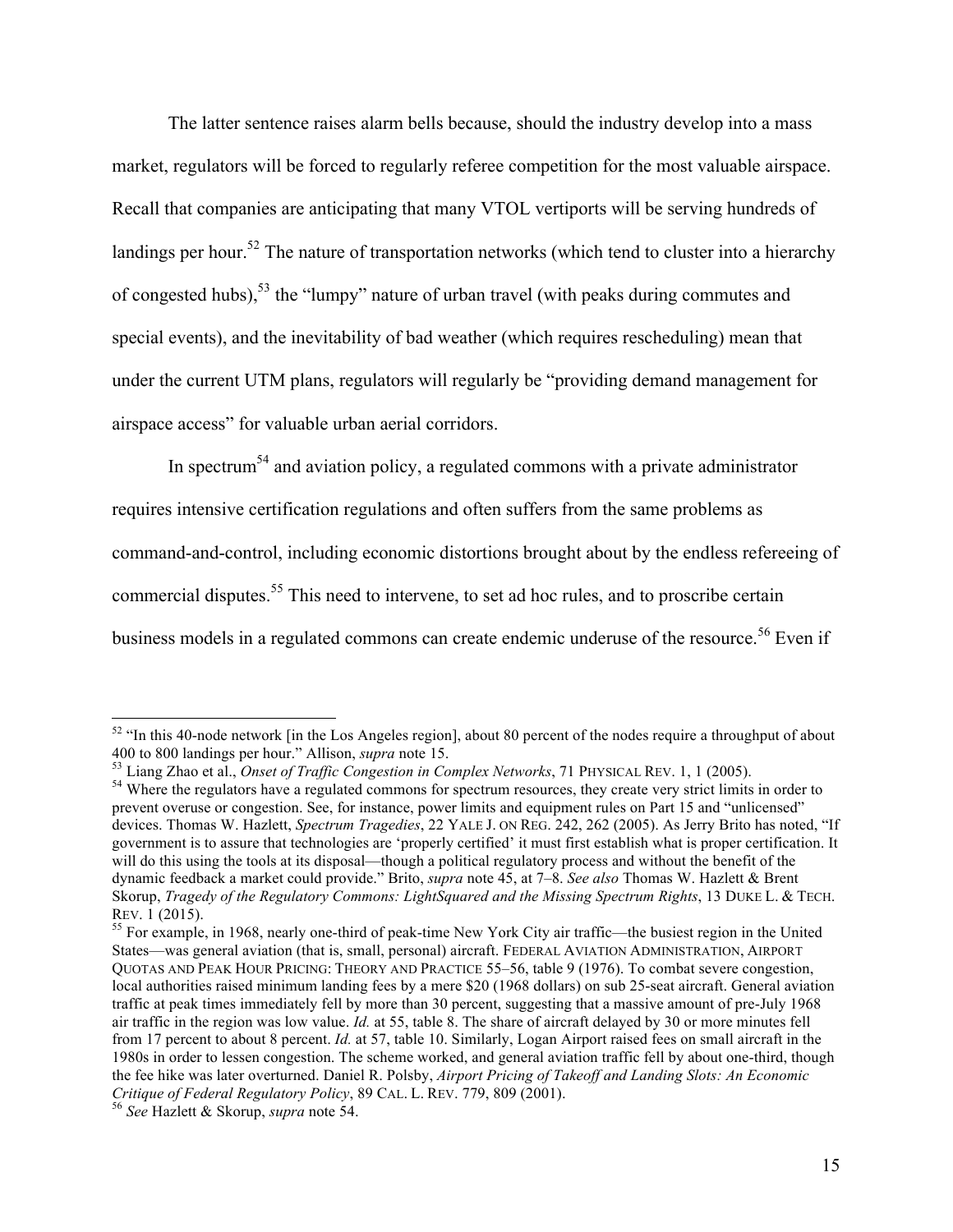regulators could determine the "best" UTM vendors, urban airspace will tend toward underutilization. Regulators are the only party that can prevent the tragedy of the commons; the asymmetry toward underutilization arises because aviation regulators have an acute incentive to prevent overuse but a weak incentive to maximize productive use of urban airspace. As explained next, there are significant tradeoffs to the the tools regulators are considering to promote efficient use of airspace.

# *B. Mandated Interoperability Creates Technology Lock-In*

A centralized UTM system, even if privately operated, will require significant regulatory oversight to protect competition, regulate pricing, and ensure interoperability between UTM components. A unified UTM system cannot have competing operators, so UTM will either be managed by a sole operator or will need to interoperate on regulated terms with other service providers. A centralized, shared UTM system that many parties rely on makes later modifications very difficult since it increases the number of veto points. $57$ 

There are substantial technical obstacles to a unified, interoperable UTM system.<sup>58</sup> "Interoperability" in technology has no agreed-upon meaning and carries immense tradeoffs (like the increasing lock-in); further, it can be quite complex to define and enforce compliance.<sup>59</sup> John Palfrey and Urs Gasser have studied interoperability and note, "This problem of lock-in is one of

<sup>57</sup> JOHN PALFREY & URS GASSER, INTEROP: THE PROMISE AND PERILS OF HIGHLY INTERCONNECTED SYSTEMS <sup>107</sup> (2012).

<sup>58</sup> Virginia Tech, *Behind the Scenes of Drone Integration: Managing Traffic in the Sky*, VIRGINIA TECH NEWS, May 21, 2018, https://vtnews.vt.edu/articles/2018/05/ictas-nasautm2018.html. The article quotes a chief engineer working on a UTM system: "Balancing the requirements of different aircraft, on different missions, using different software, and doing as much of it as possible automatically, is a complicated equation."

<sup>&</sup>lt;sup>59</sup> As two scholars noted on the subject, "The problems of too much interconnectivity present enormous challenges both for organizations and for society at large." PALFREY & GASSER, *supra* note 57, at 2. Therefore, "most of the specifics of how to bring interop about [must] be determined on a case-by-case basis." *Id*. at 17.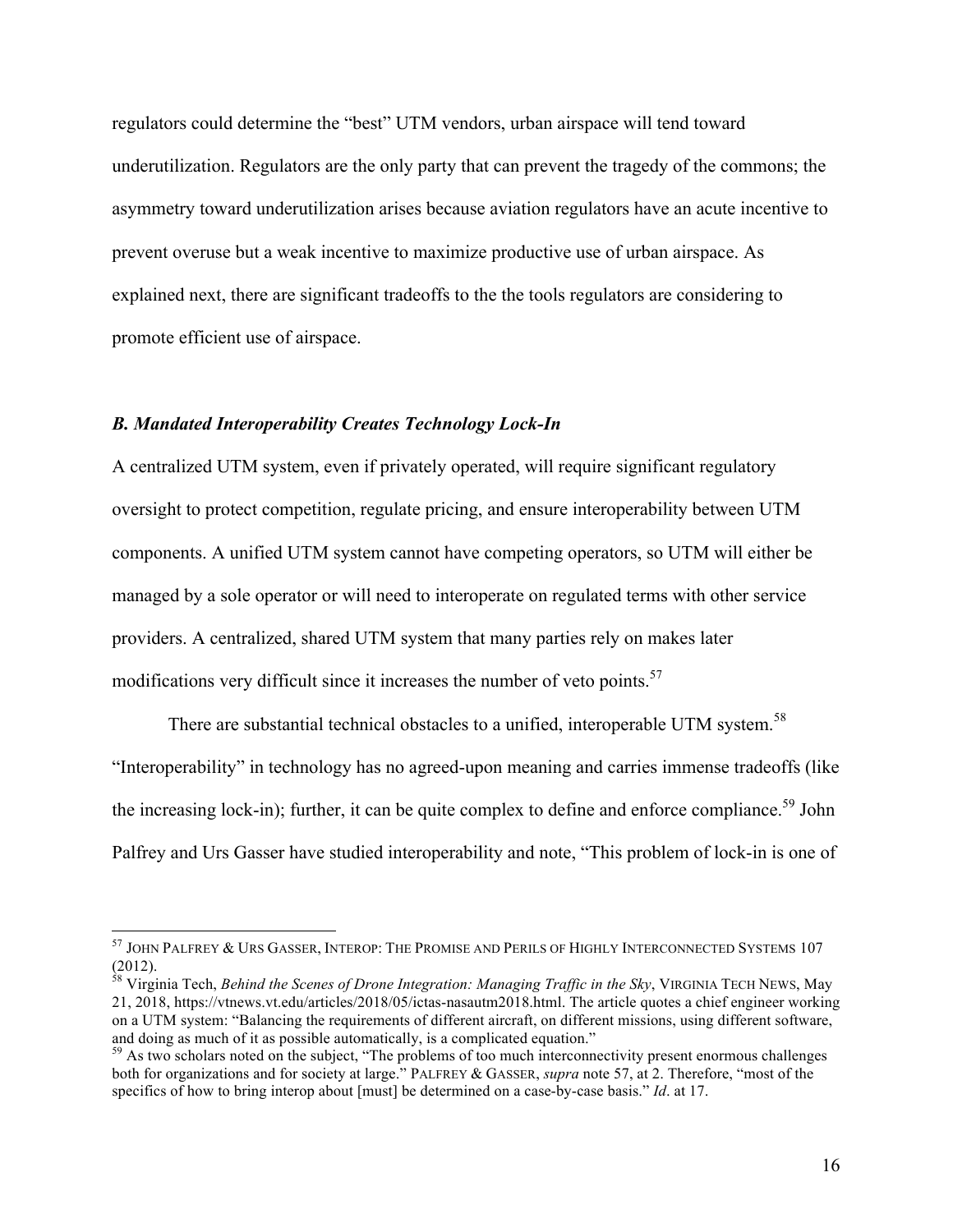the core puzzles of interoperability."<sup>60</sup> As a result, the list of failed or inordinately costly regulator choices—typically made after years of fact-finding and research—for interoperable technology elements is long. $61$ 

UTM interoperability also creates large systemic risk should the UTM operator encounter technical obsolescence or financial troubles. For Palfrey and Gasser, air traffic control stands out for its drawbacks, none of which are remedied under the current UTM plans. Researchers note how difficult it is to integrate "plainly superior technologies" like GPS into air traffic control systems.<sup>62</sup> This difficulty to improve traditional air traffic control is because of "the deeply" rooted interoperability of the current system."<sup>63</sup> Palfrey and Gasser's conclusion has sobering implications for UTM plans: "[I]t is very hard to envision what a successful interoperability strategy for the next generation of air traffic control systems will or should look like, because there are so many stakeholders around the world and so many different technologies involved."<sup>64</sup>

<sup>60</sup> *Id.* at 107.<br><sup>61</sup> *See, e.g.*, SCTE 28, a standard developed by the Society of Cable Telecommunications Engineers, and related standards for cable TV interfaces. This mandated technology, marketed as "FireWire," became a costly "technological bridge to nowhere" as the industry moved to Internet Protocol–based standards. Todd Spangler, *FCC Douses FireWire Requirement for Set-Tops With IP*, MULTICHANNEL NEWS, June 21, 2010, http://www.multichannel.com/news/news/fcc-douses-firewire-requirement-set-tops-ip/378067. IEEE 1394, a

standard developed by the Institute of Electrical and Electronics Engineers, interfaces for media cables. This standard, marketed as CableCARD, failed commercially despite mandates. Nate Anderson, *FCC Admits CableCARD a Failure, Vows to Try Something Else*, ARS TECHNICA (last updated Dec. 4, 2009),

https://arstechnica.com/tech-policy/2009/12/fcc-admits-cablecard-a-failure-vows-to-try-something-else/. The IEEE 802.11p communications standard for vehicle-to-anything (V2X) communications has failed to gain traction despite two decades of government support. *See* Brent Skorup, Comment to NHTSA, Federal Motor Vehicle Safety Standards, V2V Communications, Dkt. No. NHTSA-2016-0126 (Apr. 12, 2017), https://www.mercatus.org/system/files/skorup-v2v-technologies-pic-v1.pdf.

 $h^2$  PALFREY & GASSER, *supra* note 57, at 43–44. Technology exists to reduce separation times, but because of the free-rider problem, airlines have declined to make the necessary equipment installations. Michael Ball et al., *Auctions for the Safe, Efficient and Equitable Allocation of Airspace System Resources*, *in* COMBINATORIAL

<sup>&</sup>lt;sup>63</sup> PALFREY & GASSER, *supra* note 57, at 107. <sup>64</sup> *Id.* at 261.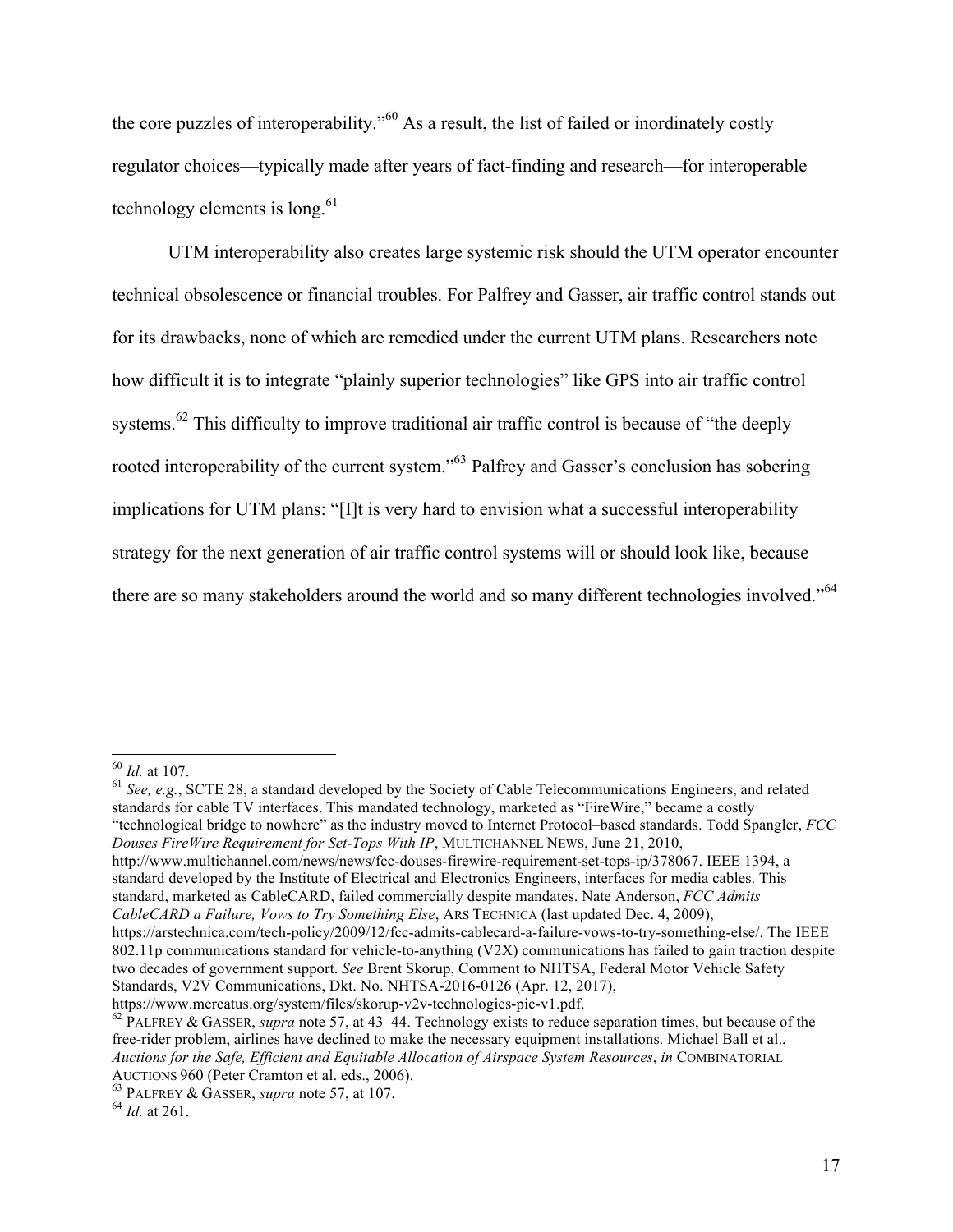#### *C. Competitive Entry Problems and an Unwarranted First-Mover Advantage*

A regulated commons model offers a large first-mover advantage that is difficult to reverse. As mentioned, several companies anticipate providing UTM or UTM components. Presumably every prospective UTM operator likewise desires to be the exclusive UTM operator approved by regulators and needs extensive control of all VTOL aircraft. As one UTM contender has said, "We must have direct operational control over every active element in our network," have authority to schedule in real time every aircraft, and be the primary liaison with the FAA.<sup>65</sup> It's unclear, at present, which company or companies will manage low-altitude airspace and on what terms.<sup>66</sup>

New users to shared, congested airspace and terminals will be under immense pressure to operate on a no-interference basis, if permitted to operate at all, even if they offer more efficient operations or better technology.<sup>67</sup> The history of airport slot allocation and spectrum access is instructive.<sup>68</sup> The lesson from aviation history is that once the centralized allocation apparatus is in place, it is very difficult to dislodge in order to permit market allocation of a federal

<sup>66</sup> See Ellett & Clark, *supra* note 18, at 18, 21. **69** See Ellett & Clark, *supra* note 18, at 18, 21. **67** So, for instance, when new services are deployed in a regulated-commons "unlicensed spectrum," existing operators strenuously object to and lobby against newcomers. FCC rules stating that existing users in unlicensed bands "shall not be deemed to have any vested or recognizable right to continued use of any given frequency" are worth little if politically powerful incumbents resist. See Brent Skorup, *Spectrum NIMBYs and the Return of FCC Beauty Contests?*, TECHNOLOGY LIBERATION FRONT, July 23, 2015,

commodities that have substantial intrinsic value." Ball et al., *supra* note 62, at 995. The George W. Bush Department of Transportation proposed to auction a few slots at congested New York–area airports. *See* Justin Baer, *US Presses on with NY Airport Slot Sales*, FINANCIAL TIMES, Oct. 10, 2008. The proposal faced immense legal and political resistance and was dropped when the Obama administration took over. Michael E. Levine, *Airport Congestion: When Theory Meets Reality*, 26 YALE J. ON REG. 37, 68 (2009). New York Senator Chuck Schumer called it a "goofy, harebrained scheme." Matthew L. Wald, *Democrats Vow to Block Airport-Slot Sale*, N.Y. TIMES, June 18, 2008. For spectrum history, see Thomas W. Hazlett, *Assigning Property Rights to Radio Spectrum Users: Why Did FCC License Auctions Take 67 Years?*, 41 J.L. & ECON. 529 (1998).

<sup>&</sup>lt;sup>65</sup> This is called Uber Elevate Cloud Services. Stan Swaintek, Head of Operations, "Scaling uberAIR," Uber Elevate Summit 2018, May 8, 2018, live stream day 1 part 1 (at 1:32:00 of 3:54:41), https://www.youtube.com/watch?v=hnceMcSnjQ0.

https://techliberation.com/2015/07/23/spectrum-nimbys-and-the-return-of-fcc-beauty-contests/; Brito, *supra* note 45, at 8 ("Predictably, Cisco, 3Com, Apple, and other Wi-Fi backers waged a contentious regulatory war against the rule change claiming that the new HomeRF technology would interfere with Wi-Fi transmissions.").<br><sup>68</sup> It is recognized today in traditional aviation that "arrival and departure slots at certain critical airports [are]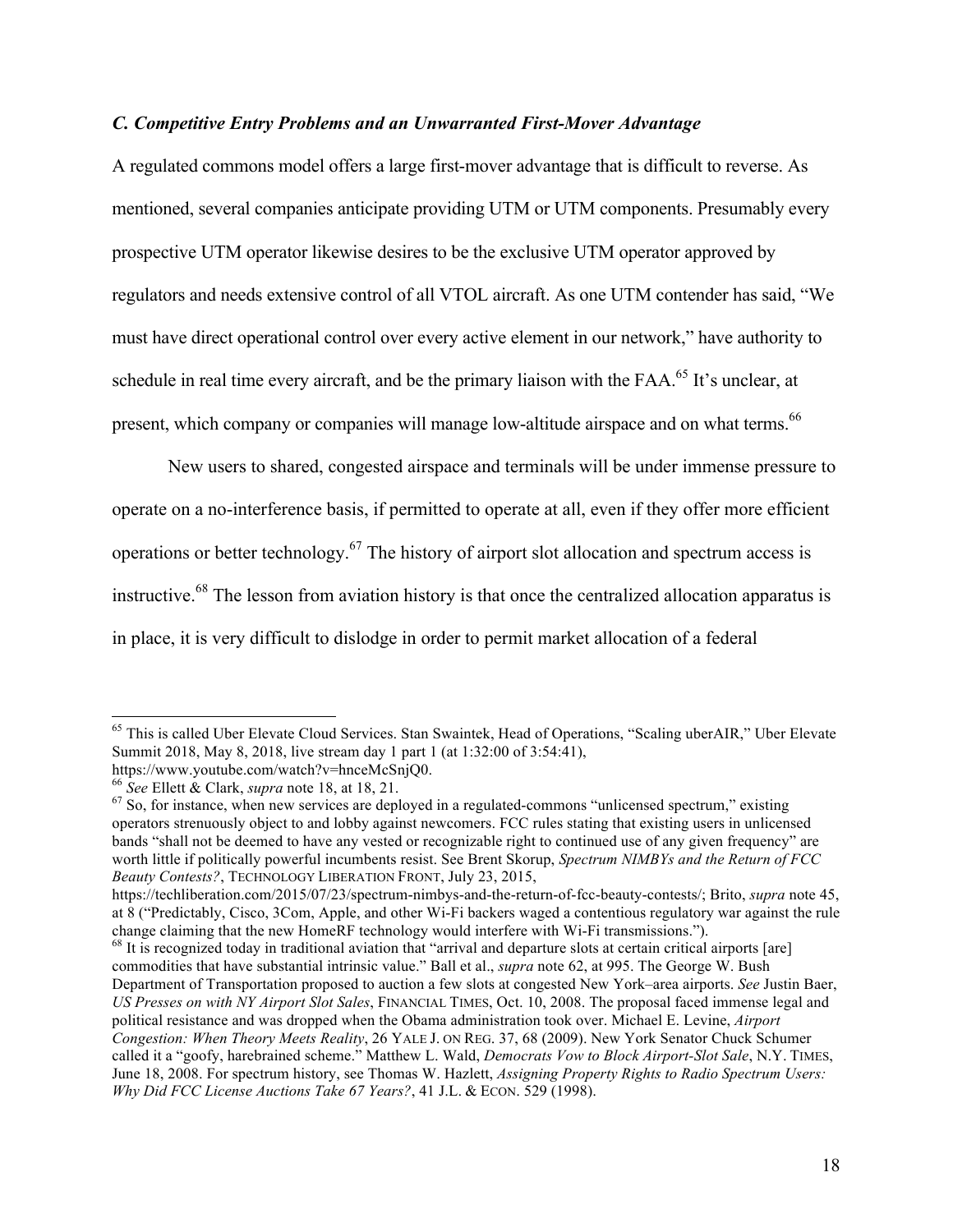resource.<sup>69</sup> Incumbents and interested parties resist later additions of exclusive use because of status quo inertia or because they believe (often sensibly) they can gain cheaper rights to public assets via manipulation of the administrative assignment of rights.<sup>70</sup>

# **IV. Proposal: Auction Airspace**

To avoid the anticompetitive effects and technology lock-in that would come from common-pool airspace management and government-selected UTM systems, the federal government should consider airspace auctions. The auction of low-altitude airspace should be explored promptly because it is very difficult to reverse policy once VTOL operators are accustomed to regulated commons access. These auctions would require the FAA to define geographic tracts of lowaltitude airspace and to auction off exclusive usufruct rights<sup>71</sup> to use that airspace.<sup>72</sup> To promote competition in local markets, airspace tracts could be divided not simply by geography but by altitude, like a layer cake, as shown in figure  $1.^{73}$ 

Within the designated airspace tracts purchased and combined, private operators would have freedom to select flight paths, terminal locations, flight speed, and business models. The

<sup>69</sup> *See* Gribbin et al., *supra* note 6, at 20, 22–23, 47. The slot rules "limit[ed] competition and new entrants, [had] an inability to ensure efficient utilization of slots, and [] encouraged hoarding of slots."; U.S. GEN. ACCOUNTABILITY OFFICE, AIRLINE COMPETITION: INDUSTRY OPERATING AND MARKETING PRACTICES LIMIT MARKET ENTRY (Aug. 29, 1990).

<sup>27, 1990).&</sup>lt;br><sup>70</sup> Valeen Afualo & John McMillan, *Auctions of Rights to Public Property*, *in* THE NEW PALGRAVE DICTIONARY OF ECONOMICS AND THE LAW (Peter Newman ed., 1996); FEDERAL AVIATION ADMINISTRATION, *supra* note 55.

<sup>&</sup>lt;sup>71</sup> "Usufruct" derives from Roman law and literally means the right to use land and collect the fruits of the land. The basic rule for usufruct is that the possessor of the right may use her interest as she pleases so long as she does not damage the owner's—here, the public's—reversionary interest. The possessor is not allowed to sell the usufruct right without consent of the owner. See Epstein, *supra* note 39, at 389, 396.

 $\frac{72}{2}$  Some effort might be made to compensate "displaced" air users, like helicopter tourism businesses and general aircraft airports. Resistance is to be expected, but displacement will likely occur with any regulatory system chosen for VTOL.

 $^{73}$  Airspace below 200 feet—and airspace subjacent to high-rise buildings—is needed for terminal access. Terminal access would require real property acquisitions and compliance with local laws and is outside the scope of this paper.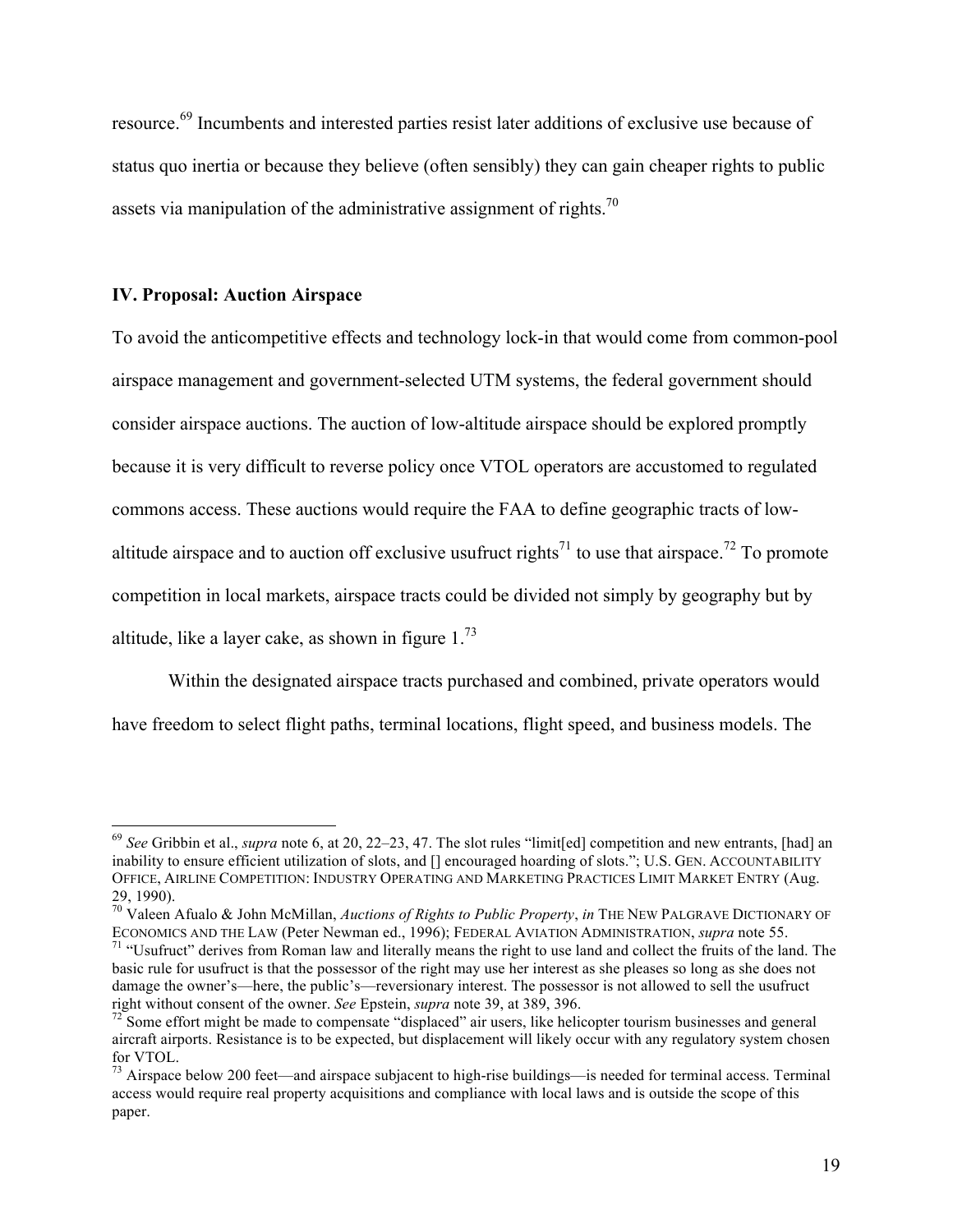federal government might regulate factors like separation minimums and emergency capabilities

but could delegate most technology and operational choices to the licensees.





It is impossible to determine *a priori* what the precise, "proper" VTOL airspace tract size is, but a few principles can be deduced to guide regulators in determining appropriate size. A single airspace tract license, or only a handful, in a metropolitan area creates a monopolization problem and should be avoided. On the other extreme, a tract size following the borders of a census block—there are over 11 million census blocks in the United States—would likely overwhelm the government with a massive auction and create inefficient fragmentation for operators to recombine.

Given the local nature of urban electric VTOL transportation, areas somewhat larger than census tracts—there are about 66,000 neighborhood-sized census tracts across the United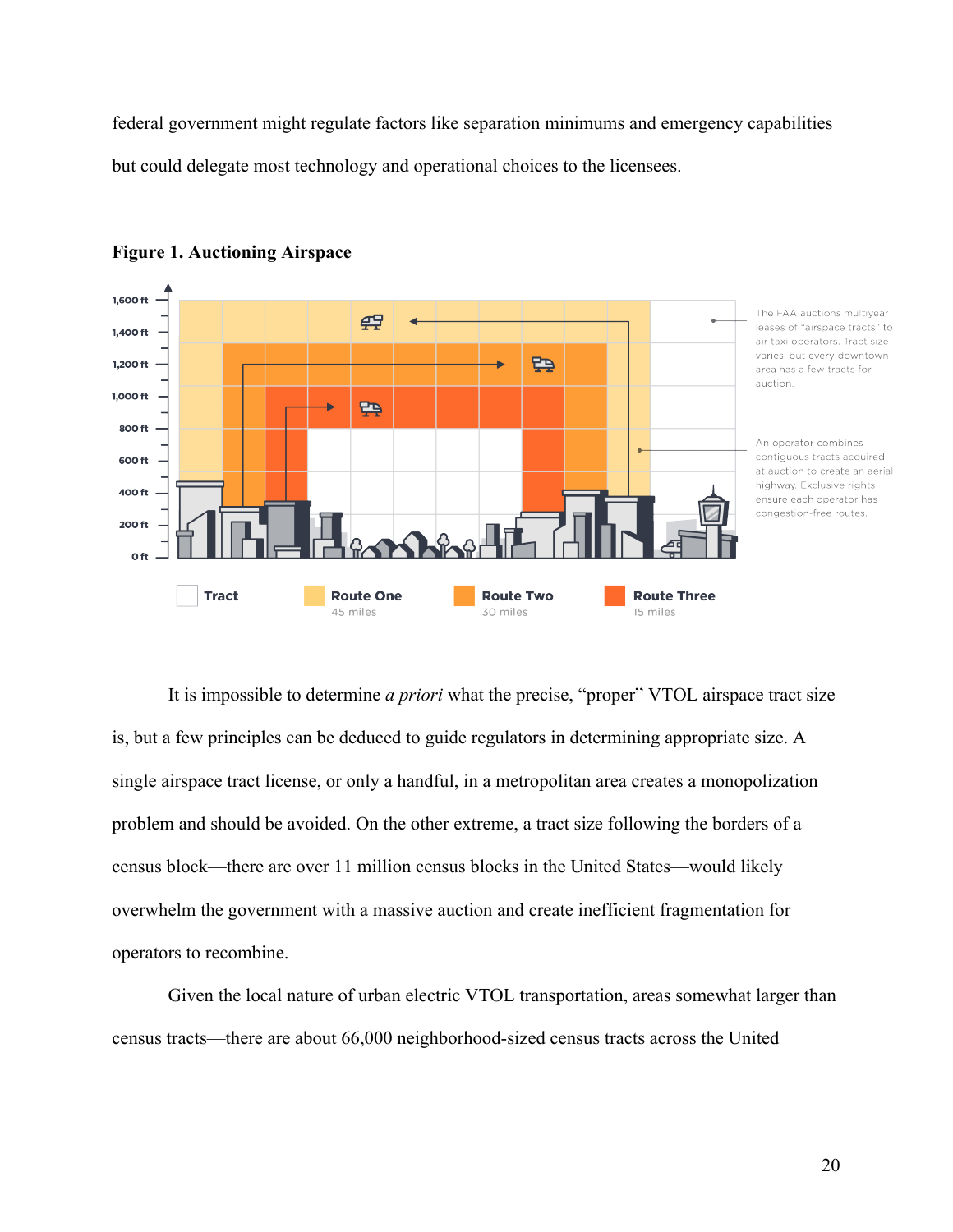States—may work better. As with offshore oil leases<sup>74</sup> and spectrum licenses,<sup>75</sup> where more valuable areas have smaller sizes, high-traffic urban airspace parcels should probably be kept smaller than low-traffic parcels. In other contexts, regulators consult with industry and experts about what geographic tract size is practicable and output maximizing.<sup>76</sup>

New legislation would be useful to signal the change in national policy, but the FAA may not require new legislation to auction VTOL airspace. The FAA has broad statutory authority to "assign the use of the navigable airspace under such terms, conditions, and limitations as [it] may deem necessary in order to insure the safety of aircraft and the efficient utilization of such airspace."77 Further, the FAA has authority to lease any interest in property, including airspace, for "adequate compensation,"<sup>78</sup> and the Secretary of Transportation is instructed by statute to "plac[e] maximum reliance on competitive market forces."<sup>79</sup> While exclusive rights to air navigation facilities are prohibited when the facility has received federal funds, privately funded facilities can be exclusively assigned.<sup>80</sup>

Revenue generation from public assets should not dominate airspace auction priorities,

but it is a relevant factor because, as discussed below, public trustees like the FAA have a duty to

<sup>&</sup>lt;sup>74</sup> PETER CRAMPTON, HOW BEST TO AUCTION NATURAL RESOURCES 4 (2009). The Department of the Interior's Bureau of Ocean Energy Management (BOEM) offers nearly 60,000 lease blocks covering over 300 million acres in the Pacific Ocean and the Gulf of Mexico. Block size varies but is generally nine square miles. BOEM, COMBINED LEASING REPORT (May 1, 2018), https://www.boem.gov/May-2018-Combined-Leasing-Report.aspx. <sup>75</sup> Federal Communications Commission, Wireless Telecommunications Bureau, Auctions and Spectrum Access

Division, *Cellular Market Areas (CMAs)*, FCC.GOV (Oct. 17, 2012),

http://wireless.fcc.gov/auctions/data/maps/CMA.pdf. The FCC has auctioned licenses for cellular services for 20 years, and license size tends to hover between 400 and 1000 license areas nationwide. Thomas W. Hazlett, David Porter & Vernon Smith, *Radio Spectrum and the Disruptive Clarity of Ronald Coase*, 54 J.L. & ECON. S125, S158– S160, appendix (2011).

<sup>76</sup> CRAMPTON, *supra* note 74, at 4*.* I leave it to other commentators to determine how revenue is optimally collected,

<sup>&</sup>lt;sup>77</sup> Pub. L. No. 85-726, 72 Stat. 731 (1958). Current version is at 49 U.S.C. § 40103 (2006).<br><sup>78</sup> 49 U.S.C. § 40110(a)(3). In the Air Traffic Management System Performance Improvement Act of 1996, Congress gave the FAA express authority to lease property to others. FAA Final Rule, Congestion and Delay Reduction at Chicago O'Hare International Airport, 71 Fed. Reg. at 51, 360, 362–63. <sup>79</sup> 49 USC § 40101(a)(6). <sup>80</sup> 49 USC § 40103(e).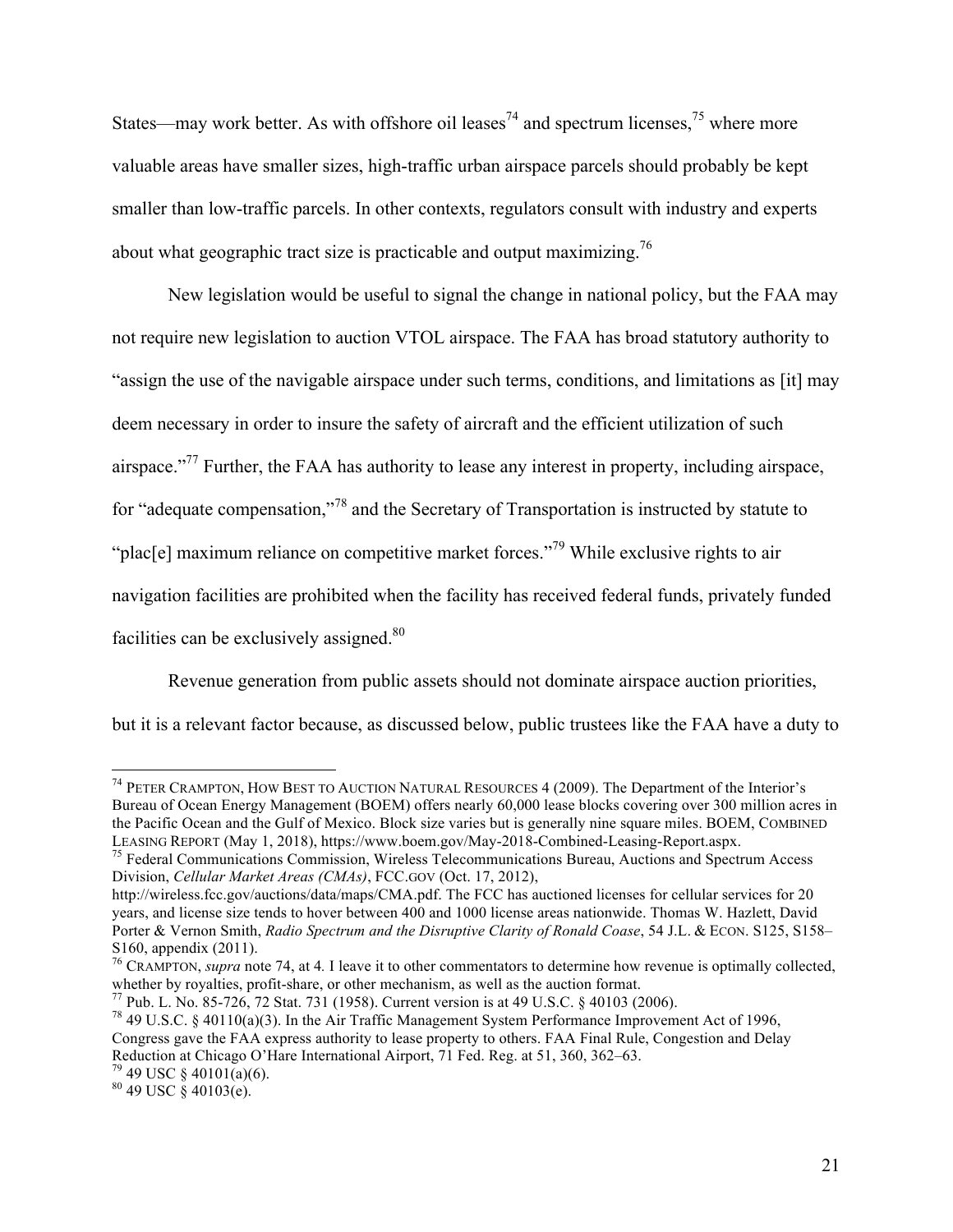recover fair value. Revenues from auction or leasing of public assets can be substantial. For instance, offshore oil auctions have raised more than \$280 billion from bonus bids and more than \$220 billion in government royalties (2015 dollars).<sup>81</sup> Government receipts from spectrum auctions have grossed more than \$100 billion (2015 dollars) since 1994.<sup>82</sup> These values are likely dwarfed by the consumer surplus derived from the commercial operations.<sup>83</sup>

# *A. VTOL Airspace Resembles Other Federal Assets That Are Auctioned*

Low-altitude airspace is like many valuable, publicly owned natural resources where the federal government stands in as a public trustee.<sup>84</sup> Public trusteeship generally means the government is permitted to distribute and lease resources to private actors to process, so long as fair value is received in exchange.<sup>85</sup> Accordingly, under public trustee theory, there is a presumption that the state should not grant access to a publicly owned resource like navigable airspace for free.

For federal resources where widespread public access and use cannot feasibly occur, longterm leases for geographic-based tracts work well.<sup>86</sup> The federal government operates as a public trustee for several types of natural resources and for decades—in order to "de-conflict" competing

<sup>81</sup> CRAMPTON, *supra* note 74, at 9. Winning bids from all federal lease sales for oil and gas extraction from 1954 to 2008 totaled around \$75 billion. David Paul Nordt, A Study of Strategies for Oil and Gas Auctions 2 (Aug. 2009) (dissertation, Office of Graduate Studies of Texas A&M University).<br><sup>82</sup> Brent Skorup, *The Importance of Spectrum Access to the Future of Innovation* 1, Mercatus on Policy, Mercatus

Center at George Mason University (Dec. 2016), https://www.mercatus.org/system/files/skorup-spectrum-access -future-innovation-mop-v2.pdf. <sup>83</sup> Hazlett, *supra* note 54, at 251 ("The capitalized social value of [cellular] bandwidth [in 2004] likely exceeds \$1.6

trillion.").

<sup>84</sup> For a discussion of the public trust doctrine, see Epstein, *supra* note 4, at 411. "The public trust doctrine is the mirror image of the eminent domain clause. Both are designed to place limitations upon the power of legislature to divert property, whether held privately or in common." *Id*. at 426. Joseph Sax, *The Public Trust Doctrine in Natural Resources Law: Effective Judicial Intervention*, 68 MICH. L. REV. 471, 566 (1970) ("It is clear that the judicial techniques developed in public trust cases need not be limited either to these few conventional interests [e.g., rivers, streams, or parklands] or to questions of disposition of public properties."). <sup>85</sup> See Mead, *supra* note 10; Epstein, *supra* note 21, at 2341, 2358.

<sup>&</sup>lt;sup>86</sup> Geographic-based tracts, it might be said, are an effective market boundary for these federal resources. For a discussion of effective and ineffective market boundaries, see Gerald Faulhaber, *Policy-Induced Competition: The Telecommunications Experiments*, 15 INFO. ECON. & POL'Y 73 (2003).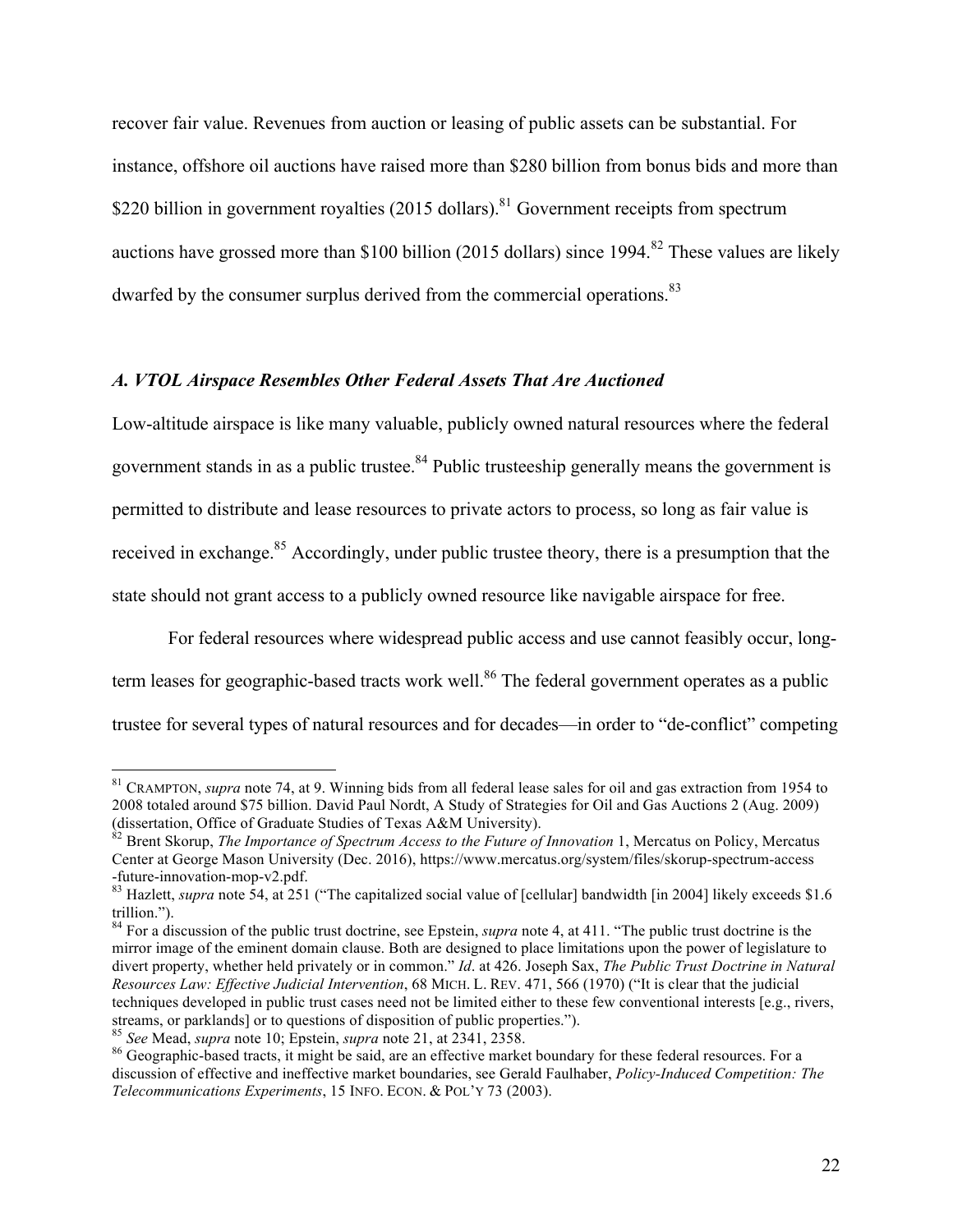demands for resources—has delimited geographic parcels and auctioned usufruct rights and licenses to those assets.<sup>87</sup> This includes the sale and auction of the following: grazing rights and "stumpage" rights on public lands,  $88$  the right to construct radio frequency transmitters like cellular facilities,  $89$  the rights to offshore wind energy collection locations,  $90$  the right to extract coal from federal lands,  $91$  oil retrieval rights in petroleum basins,  $92$  and mineral extraction rights.  $93$ 

VTOL airspace resembles assets like radio spectrum and offshore energy locations where tract auctions work well—more than it does common-pool resources like rivers or public roads—where tract auctions would not work well. At a glance, VTOL airspace appears to resemble public roadways and navigable rivers—transportation networks with ancient open access or regulated commons rules. Public roads and navigable waters, after all, allow significant economic activity and are not auctioned by tracts. However, airspace above 200 feet differs from roadways and navigable rivers in crucial ways.<sup>94</sup>

First, VTOL airspace more closely resembles spectrum rights or oil drilling rights in that "the resource cannot exist until the technology is created."<sup>95</sup> Use of road and river travel "rights,"

<sup>&</sup>lt;sup>87</sup> *See* Smith, *supra* note 10; Mead, *supra* note 10, at 7.<br><sup>88</sup> About 76 percent of state timber volume offered for sale is sold via auction. Ross Brown et al., *Assessing State Timber Sale Policies, Programs and Stumpage Price Drivers* ii (Department of Forest Resources, U. Minn., Staff Paper Series No. 209 (May 2010)), https://pdfs.semanticscholar.org/d71a<br>/622f1af685ec5792a13db6c23c98b9391599.pdf.

<sup>&</sup>lt;sup>89</sup> Shelanski & Huber, *supra* note 36.<br><sup>90</sup> Adam Johnston, *US Atlantic Offshore Wind Energy Bidding Proposal Announced by Obama Administration*, CLEANTECHNICA, Dec. 3, 2012, https://cleantechnica.com/2012/12/03/us-atlantic-offshore-wind-farms-open -business/.

<sup>91</sup> Obama White House, *The Economics of Coal Leasing on Federal Lands: Ensuring a Fair Return to Taxpayers* 6, OBAMA WHITE HOUSE ARCHIVES (June 2016),

https://obamawhitehouse.archives.gov/sites/default/files/page/files/20160622\_cea\_coal\_leasing.pdf%22%22. "In 2015, roughly 40 percent of coal produced in the United States was extracted from Federal lands."

<sup>&</sup>lt;sup>92</sup> A market for petroleum basins, divided into geographic parcels, developed because of increased demand for oil. *See, e.g.*, S. Scott Gaille, *Allocation of International Petroleum Licenses to National Oil Companies: Insights from the Coase Theorem*, 31 ENERGY L.J. 111, 116 (2010).<br><sup>93</sup> Afualo & McMillan, *supra* note 70.<br><sup>94</sup> Airspace below 200 feet is more easily accessed by the public, and open access regimes might be more

appropriate for drones below 200 feet. <sup>95</sup> Epstein, *supra* note 2, at 181, 212.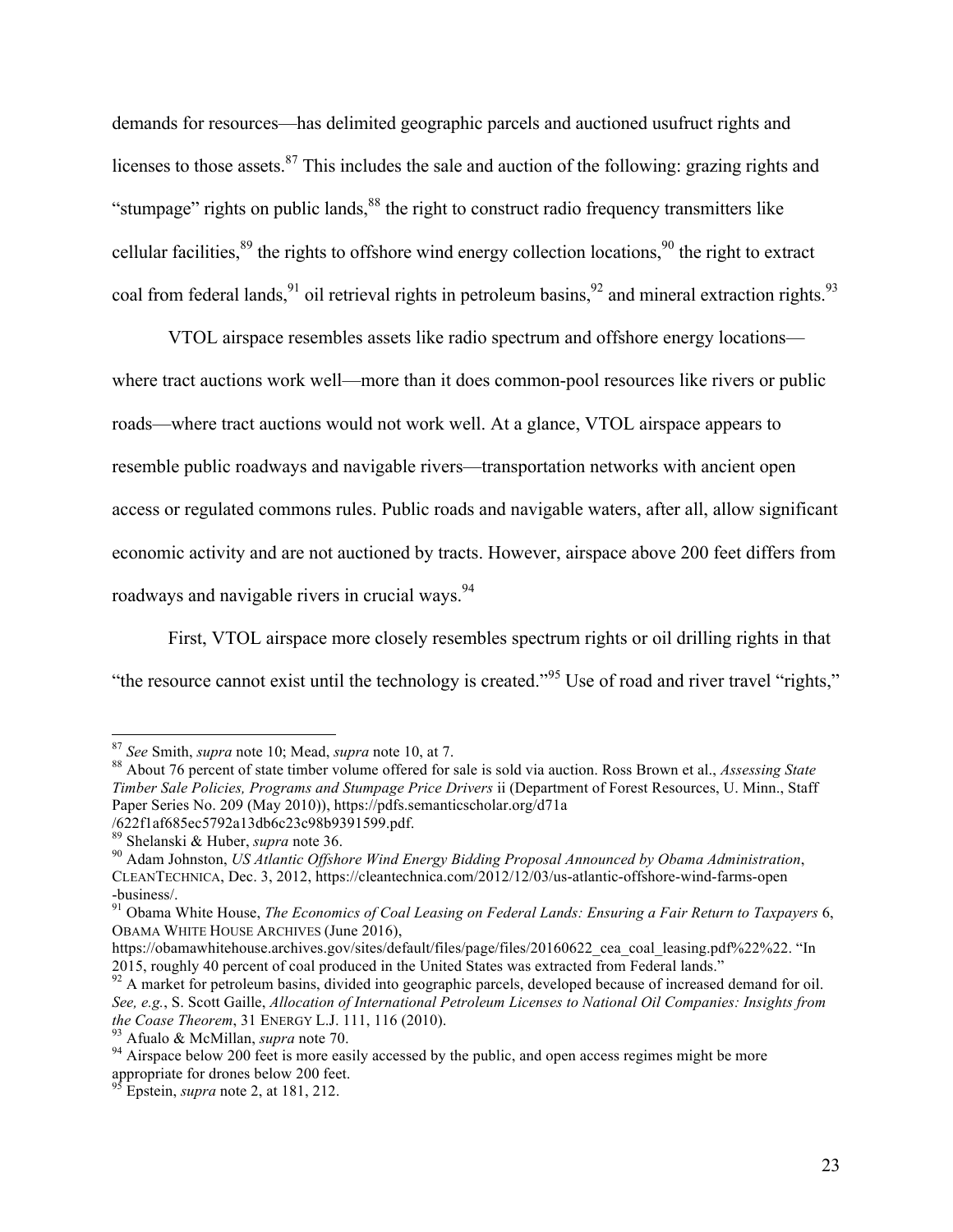in contrast, does not require the technology or large investments that airspace use or drilling requires. This fact relates to the second difference: roads and rivers have been *actually accessed* by the public for millennia because of human biology—"propertization" of roads and rivers would be socially disruptive and nearly impossible to enforce.<sup>96</sup> VTOL airspace, on the other hand, is fairly "clean"; therefore, enforcing exclusivity is much less socially disruptive than, say, introducing route exclusivity as a default rule for road or river travel.

The airspace discussed here, then, has access properties more closely resembling spectrum and offshore oil basins—resources that are typically demarcated via geographic tracts and auctioned, not allocated on open access principles like sidewalks, rivers, and roadways. There is not a longstanding custom of the public accessing any of these resources because it requires significant technological know-how and investment to build and operate a VTOL, an offshore drilling site, or a cellular or broadcast transmission tower.

#### *B. For a New Resource, Regulators Need to Introduce Auctions Early*

One lesson from public resources management literature is that auctions work best for new or relatively unused resources.<sup>97</sup> First, it's difficult for regulators to embrace auctions later when asset values are higher because auctions empower market processes, often at the cost of regulator

<sup>&</sup>lt;sup>96</sup> As Epstein says, "It is hardly conceivable to think of effective ways to prevent persons from using [a river] for these purposes [like fishing and bathing]. . . . It is very difficult to exclude persons from using navigable waters when they cannot be excluded from gaining access to it." Epstein, *supra* note 4, at 411, 417. This reasoning suggests that "drone airspace," below 200 feet or so, might not be amenable to exclusive use and auction. This is particularly true once you factor in the difficult problems surrounding where "navigable airspace" ends and "real estate"—the

 $\frac{97}{97}$  As Libecap notes, "When there are no incumbents and rights are distributed by the state to a new, valuable resource and transaction costs of subsequent exchange are high, then auction is optimal. It directs the resource to those who will maximize its value and the resource rents can be secured by the state." Gary D. Libecap, *Assigning Property Rights in the Common Pool: Implications for the Prevalence of First-Possession Rules for ITQs in Fisheries*, 22 MARINE RESOURCE ECON. 407, 408, 413 (2007). It was also very difficult to introduce markets in airline terminals. Levine, *supra* note 68, at 37.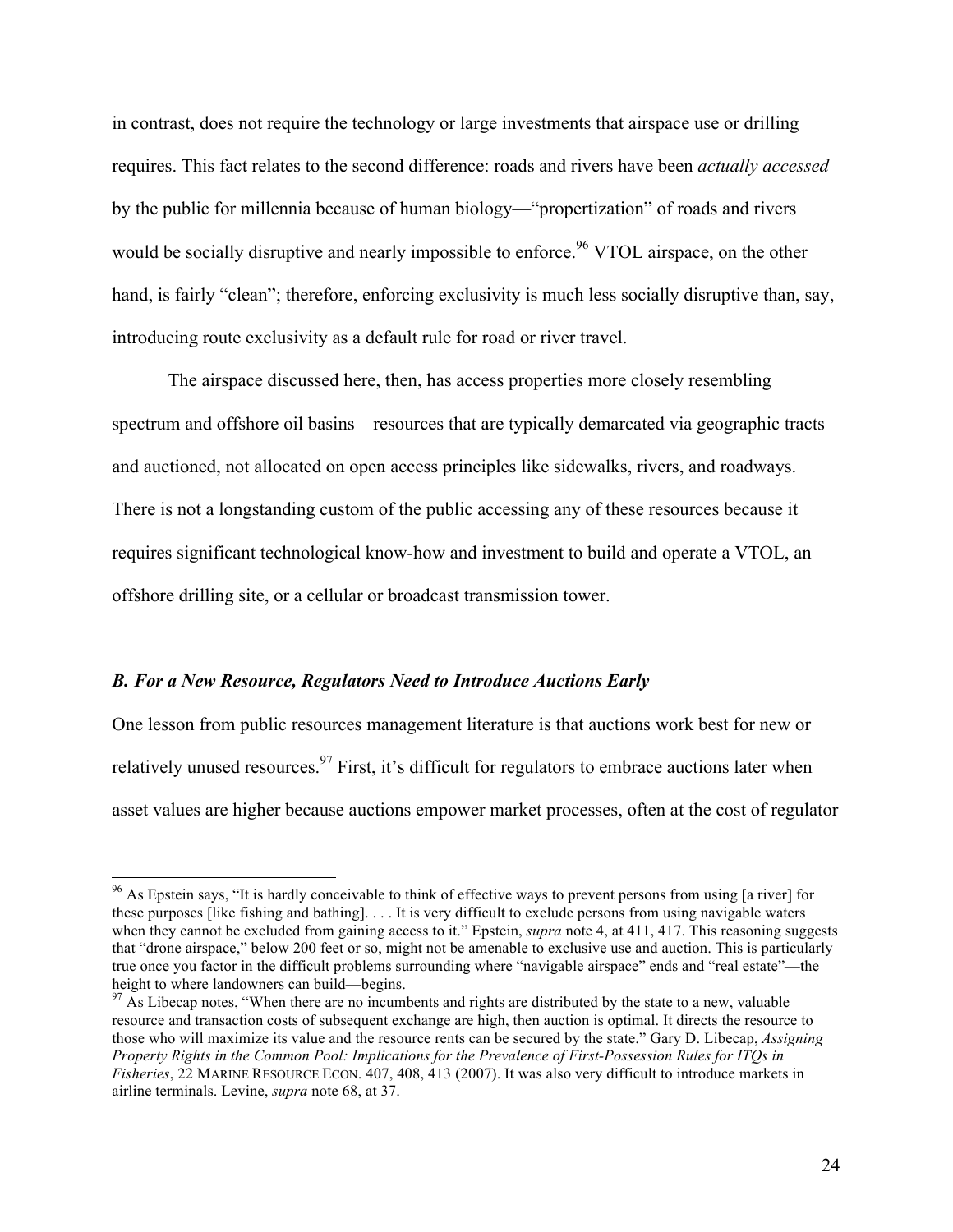and insider preferences, to determine the assignment of valuable public property.<sup>98</sup> Second, it is far easier to introduce property institutions at the start, when the resource is lightly used, than to create a regulated commons and then reverse policy.

Economist Gary D. Libecap evaluated natural resources that had, at one point, been regulated as common-pool resources. In the case of those particular resources, regulators had later attempted and only somewhat successfully introduced exclusive use rights.<sup>99</sup> For many common-pool resources, Libecap concluded, lawmakers attempt to inject property rights into institutions only after conditions have deteriorated from overuse.<sup>100</sup> At that point, it is often too late for effective use of exclusive use property institutions.

# **V. The Benefits of Airspace Auctions over Regulated Commons Airspace**

Exclusive use auction assignment and flexible-use rules fill several important needs.<sup>101</sup> For the following reasons, exclusive use—intrafirm optimization within auctioned tracts—may generate more VTOL and delivery services more quickly than interfirm sharing of airspace and terminals. In particular, an exclusive use regime for airspace allocation may, relative to regulated commons access to airspace and terminals, reduce costly conflicts over resource use and allow for more dynamic efficiencies.

<sup>98</sup> Afualo & McMillan, *supra* note 70. It is routine today to auction spectrum, but there was tremendous FCC resistance for decades, in part because regulators had long tied spectrum assignment to the regulators' social goals, like local broadcast news and children's programming. See Hazlett, *supra* note 68.<br><sup>99</sup> Libecap, *supra* note 97, at 407.<br><sup>100</sup> Libecap notes, "[F]ormal property rights often are not implemented [by the state] until eithe

very high (the rental losses of open access or central regulation are very large) or until late in the use of a resource when the open-access losses have largely been borne and the stock is close to depletion. At that time, the benefits of property rights become clearer." *Id.* at 407, 411.<br><sup>101</sup> David C. Parkes & Lyle H. Ungar, *An Auction-Based Method for Decentralized Train Scheduling*, *in* AGENTS

<sup>2001:</sup> PROCEEDINGS OF THE FIFTH INTERNATIONAL CONFERENCE ON AUTONOMOUS AGENTS 43 (J. P. Muller ed., May 2001).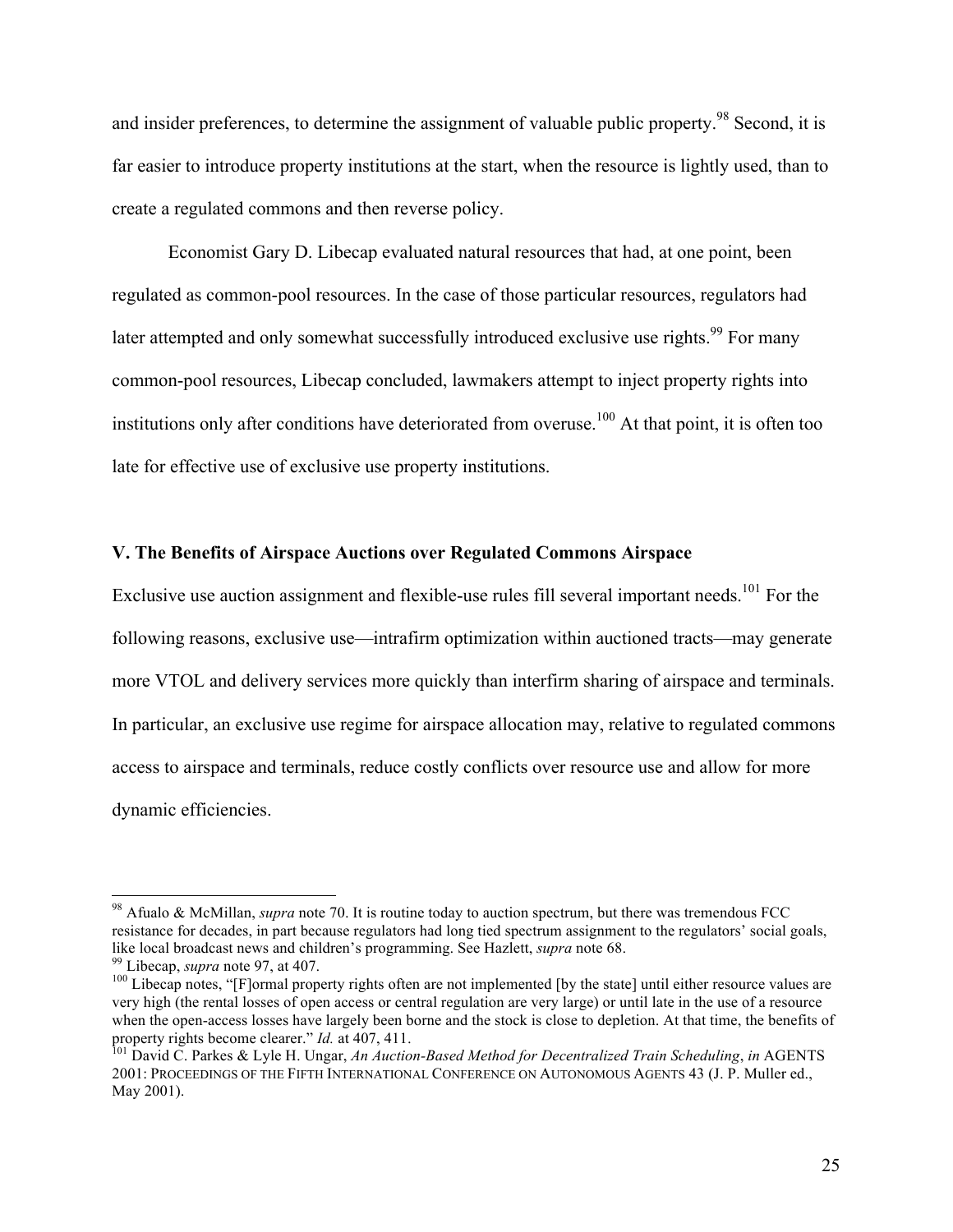First, auctions and flexible-use rules allow operator autonomy within a distributed system. A federated system offers significant dynamic efficiency upside. The current regulatory proposals for an interoperable network like UTM would likely provide system uniformity at a large cost to innovation and the introduction of better aircraft and component systems.<sup>102</sup> As Palfrey and Gasser noted in their research on the subject, the "deeply rooted interoperability" of the traditional airspace system accounts for the difficulty in updating the system, "even when there are good reasons for doing so."<sup>103</sup> Airspace tract licenses, similar to spectrum licenses and unlike the regulated commons management, preserve option value, allow modularity, and allow combination of routes. In short, operators would have more freedom to expand routes and recombine routes in response to business opportunities.

Exclusive use rights also free companies from possible equipment mandates to operate on a regulated commons system.<sup>104</sup> Spectrum illustrates how important these dynamic efficiencies are because there are "huge variations in the intensity of use of different portions of the spectrum" based on the underlying rules.<sup>105</sup> Spectrum auctions have been a tremendous policy success largely because spectrum uses are delegated to several companies on a geographically exclusive basis.<sup>106</sup> Exclusive use airspace tracts give companies more freedom to iterate their

 $102$  Further, providers have an incentive to privately negotiate interoperability: "More and more firms, especially in the information business, are shedding their proprietary approaches in favor of interoperability at multiple levels. The goal is not to be charitable to competitors or customers, of course, but to maximize returns over time by building an ecosystem with others that holds greater promise than the go-it-alone approach." PALFREY & GASSER, supra note 57, at 149.<br> $^{105}$  Id. at 107.

<sup>&</sup>lt;sup>104</sup> Exclusive use limits the need for mandated high-precision, interoperable, and expensive (regulated) sensor systems. Sensor systems require a significant amount of computational and battery overhead and add weight to aircraft. Exclusive use means the assurance of clear airspace and should allow VTOL operators more freedom to reduce the number and complexity of sensors.<br><sup>105</sup> Epstein, *supra* note 2, at 181, 213.

<sup>&</sup>lt;sup>106</sup> Aside from the substantial government revenues, the private investment in directly ancillary products and services (mobile devices, apps, nationwide fiber and mobile networks) and consumer welfare gains have been massive. Thomas Hazlett noted in 2005, when exclusively assigned by the FCC,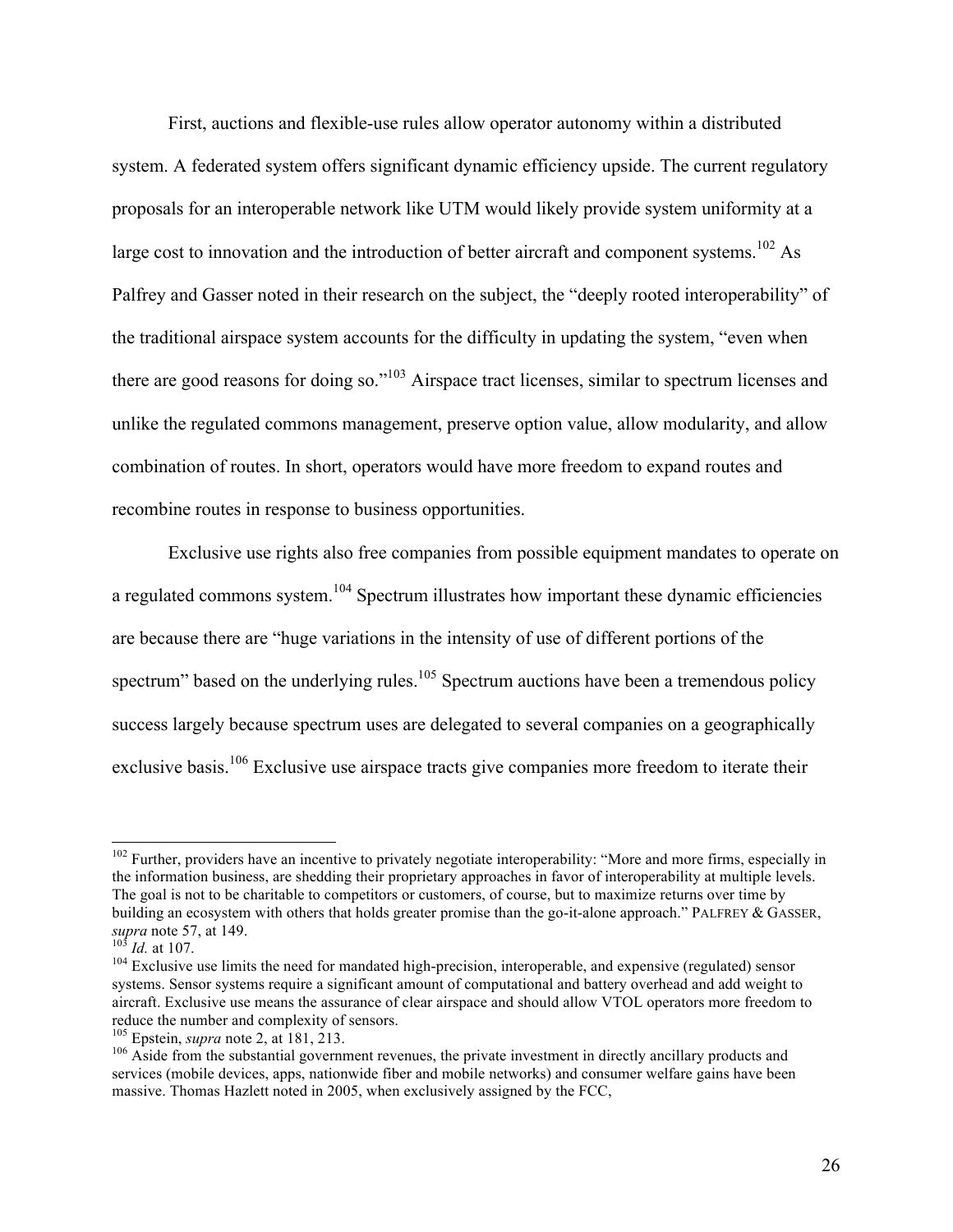private UTM systems—similar to how cellular companies iterate and upgrade their radio access network technologies—and find operational efficiencies that would not be possible with a shared, interoperable UTM system.<sup>107</sup>

Second, the transferability and subleasing of airspace tracts means first movers and existing technologies are not unduly favored in initial allocation. It is self-evident that the UTM systems and VTOL aircraft of today will improve, if permitted, since they involve emerging technologies. A unified UTM and regulator-assigned routes and vertiports would inject rigidity into this system. The community-based traffic management system that regulators envision would require new operators who wish to enter the market or introduce new routes, more frequent flights, or new vertiports to receive buy-in from competitors and regulators.<sup>108</sup> The ability to transfer and lease airspace tracts means that incumbent users have a financial incentive to transfer the resource to its highest-valued use and to new entrants. At present, there is no mechanism in the UTM plans for incentivizing incumbent VTOL operators to transfer routes to new, innovative entrants.

 $\overline{a}$ 

<sup>[</sup>Spectrum] is intensively shared. Common access among millions of subscribers is organized by network operators, which, with broad rights to control the use of specific frequencies, invest heavily to provide opportunities for consumers to communicate via wireless networks. This investment can be summarized in both physical capital—for instance, the creation of 174,368 cellular base stations—and financial capital the expenditure of \$156 billion in aggregate capital investment (book value through June 2004).

Hazlett, *supra* note 54, at 249.<br><sup>107</sup> Preliminary evidence from drone flights suggest the benefit of a single operator. According to Keller Rinaudo, medical drones in Rwanda "fly[] in the exact same path. This is how we ensure that the system operates in a predictable, reliable, ultimately boring way. Logistics should be boring. There shouldn't be any surprises." Owning "the whole stack" is important because "when one small team of hardworking engineers can own the entire system from scratch you can move fast." Interview by Alice Lloyd George with Keller Rinaudo, *Using Drones to Build the Ambulance Fleet of the Future*, TECHCRUNCH, Dec. 2017, https://techcrunch.com/2017/12/25/using-drones-tobuild-the-ambulance-fleet-of-the-future/. Similarly, drone deliveries in Iceland are operating with exclusive, fixed routes. Phillip E. Ross, *Are Delivery Drones Commercially Viable? Iceland Is About to Find Out*, IEEE SPECTRUM, Sept. 26, 2018, https://spectrum.ieee.org/robotics/drones/are-delivery-drones-commercially-viable-iceland-is-about -to-find-out. <sup>108</sup> Federal Aviation Administration, *Unmanned Aircraft Systems (UAS) Traffic Management (UTM) Concept of* 

*Operations v1.0*, *supra* note 1, at 4–5.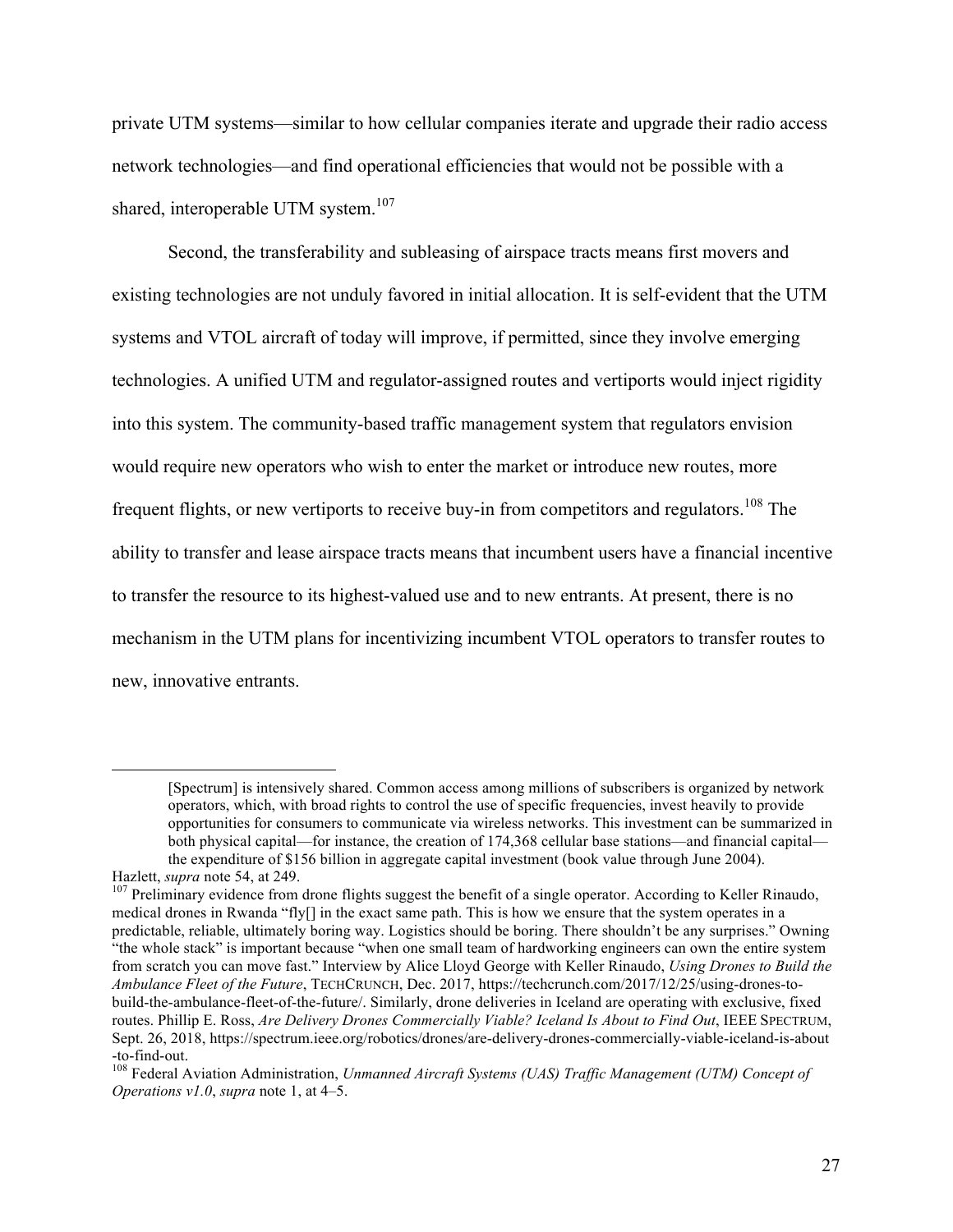Third, competitive bidding and a secondary market in airspace tracts compel operators to reveal truthful information about their value for the resource. Once a UTM system is designed and selected, regulators and their approved UTM operators cannot expect VTOL operators "with private information about [their] time constraints, value, and costs" to report accurate access valuations to a centralized allocator.<sup>109</sup> Operators will misrepresent or omit information when "it will improve its own schedule in the system-wide solution."<sup>110</sup> This is the experience of traditional airlines, for instance, which hoard allocated slots and fly unprofitable flights in order to maintain the valuable routes.<sup>111</sup> Further, shared routes and terminals encourage overscheduling since the gains from a reduction in use cannot be internalized by the innovative or efficient company.<sup>112</sup> Overscheduling, therefore, can be a tactic to raise rivals' costs,  $^{113}$  and it should be anticipated with a shared UTM system.

Fourth, exclusive geographic rights to airspace tracts give licensees stability of possession that induces the significant investment necessary for mass air taxi operations. Longterm licenses give companies the assurance they need to meet high fixed costs for permitting, vertiports, electrical grid upgrades, concessions, and related infrastructure construction. With a regulated commons and sharing of routes and terminals, investments are more precarious because continued operations depend on regulators' ad hoc decisions about who receives airspace and terminal access during times of congestion.<sup>114</sup> In contrast, when a single party

<sup>&</sup>lt;sup>109</sup> Parkes & Ungar, *supra* note 101.<br><sup>110</sup> *Id.*<br><sup>111</sup> Gribbin et al., *supra* note 6, at 20, 22–23, 47; Levine, *supra* note 68, at 37, 58–59.<br><sup>112</sup> So, for instance, traditional airlines overschedule operations and " cancellations, and loss-of-separation violations" because if an airline acts responsibly and doesn't overschedule at a busy airport, it has simply given a competitor opportunities to schedule more flights. Ball et al., *supra* note 62, at 954.<br><sup>113</sup> *Id.* at 954–55.

<sup>114</sup> Federal Aviation Administration, *Unmanned Aircraft Systems (UAS) Traffic Management (UTM) Concept of Operations v1.0*, *supra* note 1, at 4–5.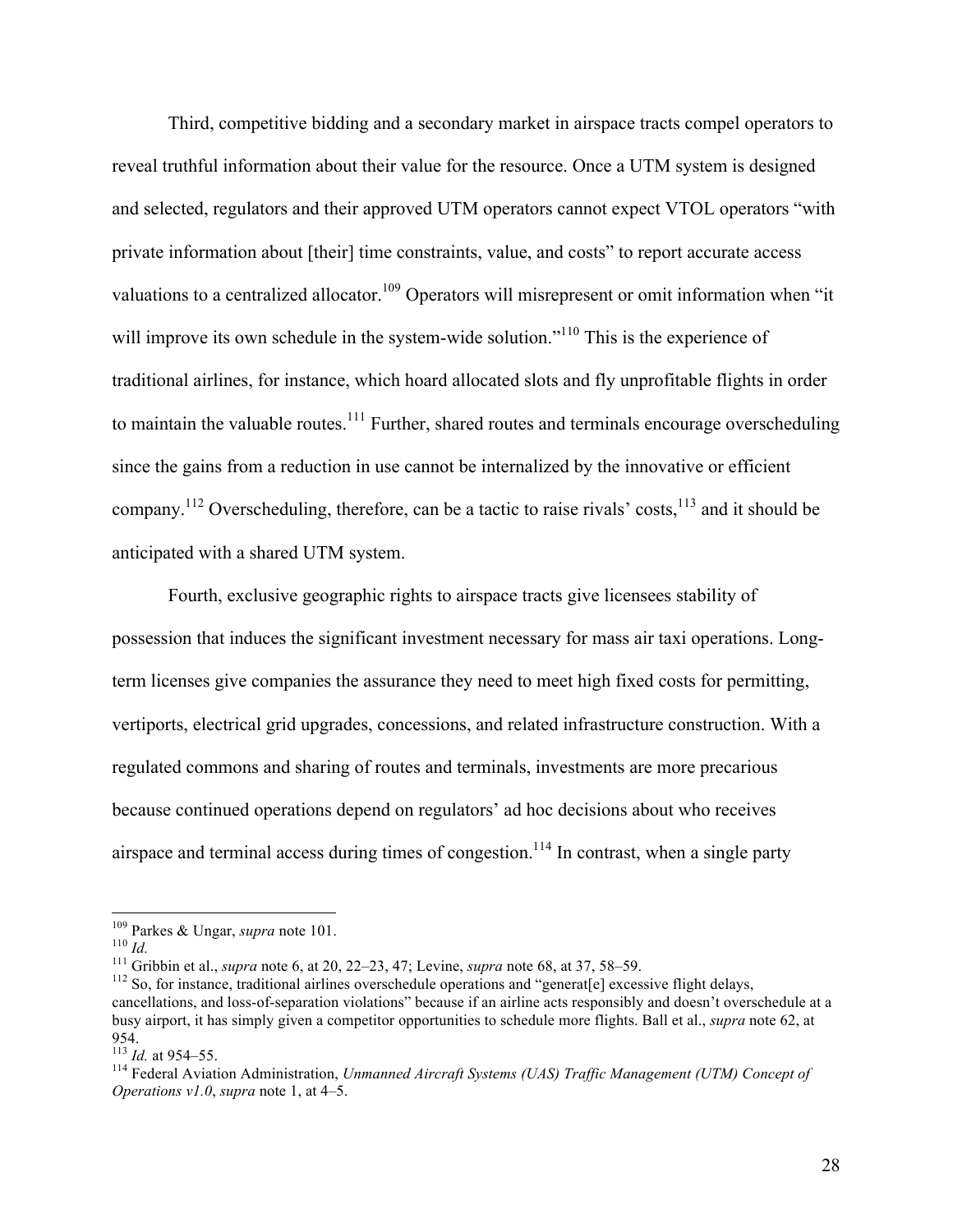exclusively controls routes and terminals, delays, congestion, and cancellations are internalized.115 This internalization of costs should operate as a powerful incentive to maintain infrastructure and systems.

Finally, a system for auctioning geographic aerial tracts for VTOL service reduces the number of dimensions with which aviation regulators need to concern themselves. Geographic partition and auction of airspace would allow for the competitive development of UTM and reduce contests over airspace and vertiport access. With no need to prescribe technology standards, referee conflicts over congested urban airspace, or select amongst many UTM operators, the FAA could focus on its core mission of safety. This includes developing separation standards, testing new VTOLs for airworthiness, identifying emergency landing areas in urban areas, and developing standards for vertiport construction.

#### **Conclusion**

Friedrich von Hayek remarked, "Economic problems arise always and only in consequence of change." Technology improvements have made the prospect for mass air transit plausible, and regulators and manufacturers globally are racing towards autonomous flight. However, technology shocks can create resource conflicts and the need for a dramatic shift in legal institutions. US regulators are public trustees of federal airspace and should study long-standing practices toward the disposition of assets. In particular, the identification and auction of geographic tracts of airspace could give VTOL and aviation startups the possession stability they

<sup>115</sup> There is some evidence for this in the aviation literature. *See* Jan K. Brueckner, *Airport Congestion When Carriers Have Market Power*, 92 AM. ECON. REV. 1357, 1357–58 (2002) (finding that a monopoly airline "*internalizes the congestion each flight imposes on the other flights it operates*," emphasis in original). Further, using empirical evidence of the 25 most-delayed US airports, "delays fall as airline market power rises." *Id.* at 1371; C. Mayer & T. Sinai, *Network Effects, Congestion Externalities, and Air Traffic Delays: Or Why Not All Delays Are Evil*, 93 AM. ECON. REV. 1194, 1206 (2003) ("We also find evidence that airports with low concentration have higher delays, possibly because carriers do not fully internalize the costs their flights impose on other carriers.").